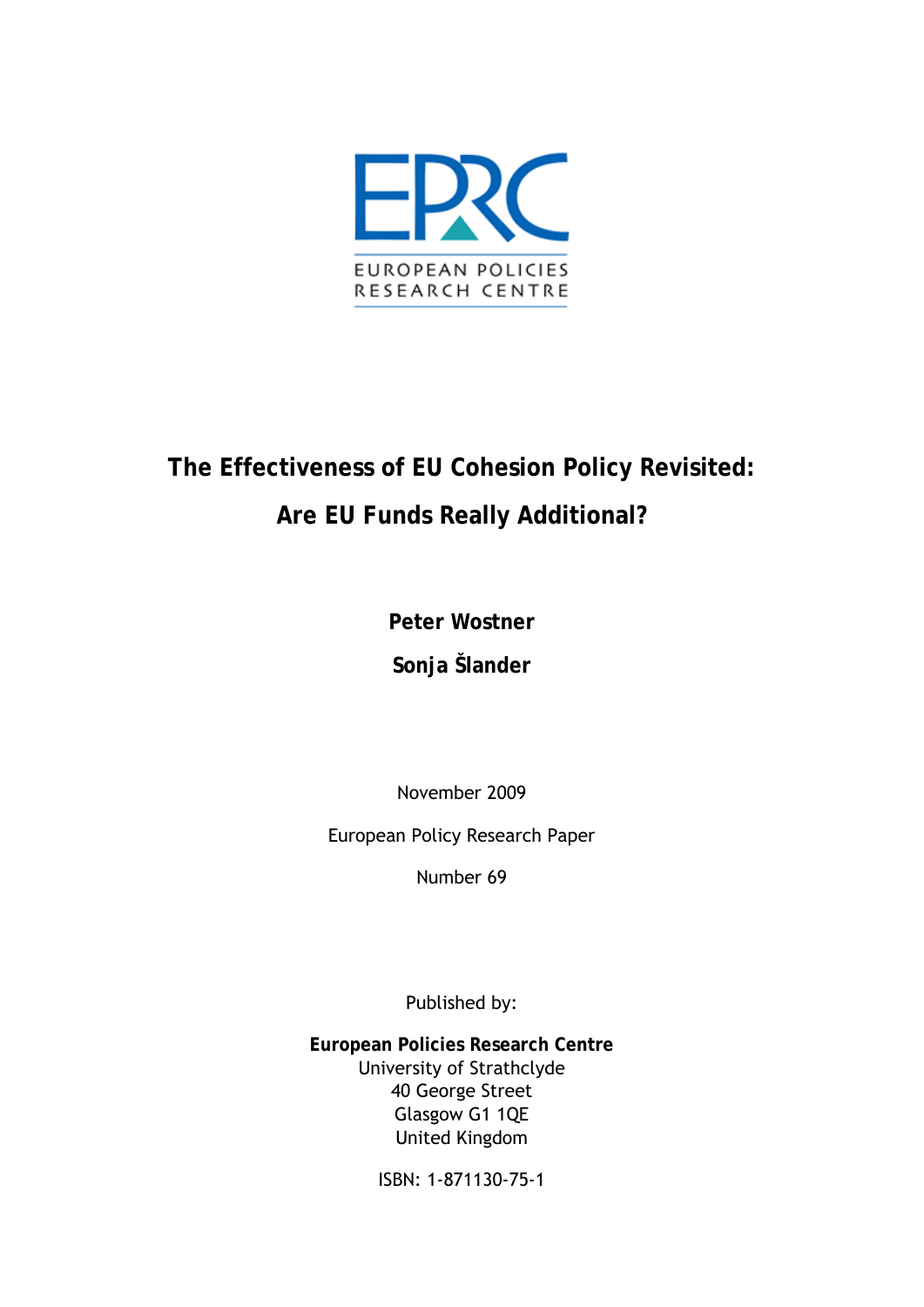

**European Policies Research Centre**  University of Strathclyde 40 George Street Glasgow G1 1QE

> Tel: +44 141 548 3339 Fax: +44 141 548 4898

Authors emails: [peter.wostner@gov.si](mailto:peter.wostner@gov.si) [sonja.slander@ef.uni-lj.si](mailto:sonja.slander@ef.uni-lj.si).

[www.eprc.strath.ac.uk/eprc](http://www.eprc.strath.ac.uk/eprc)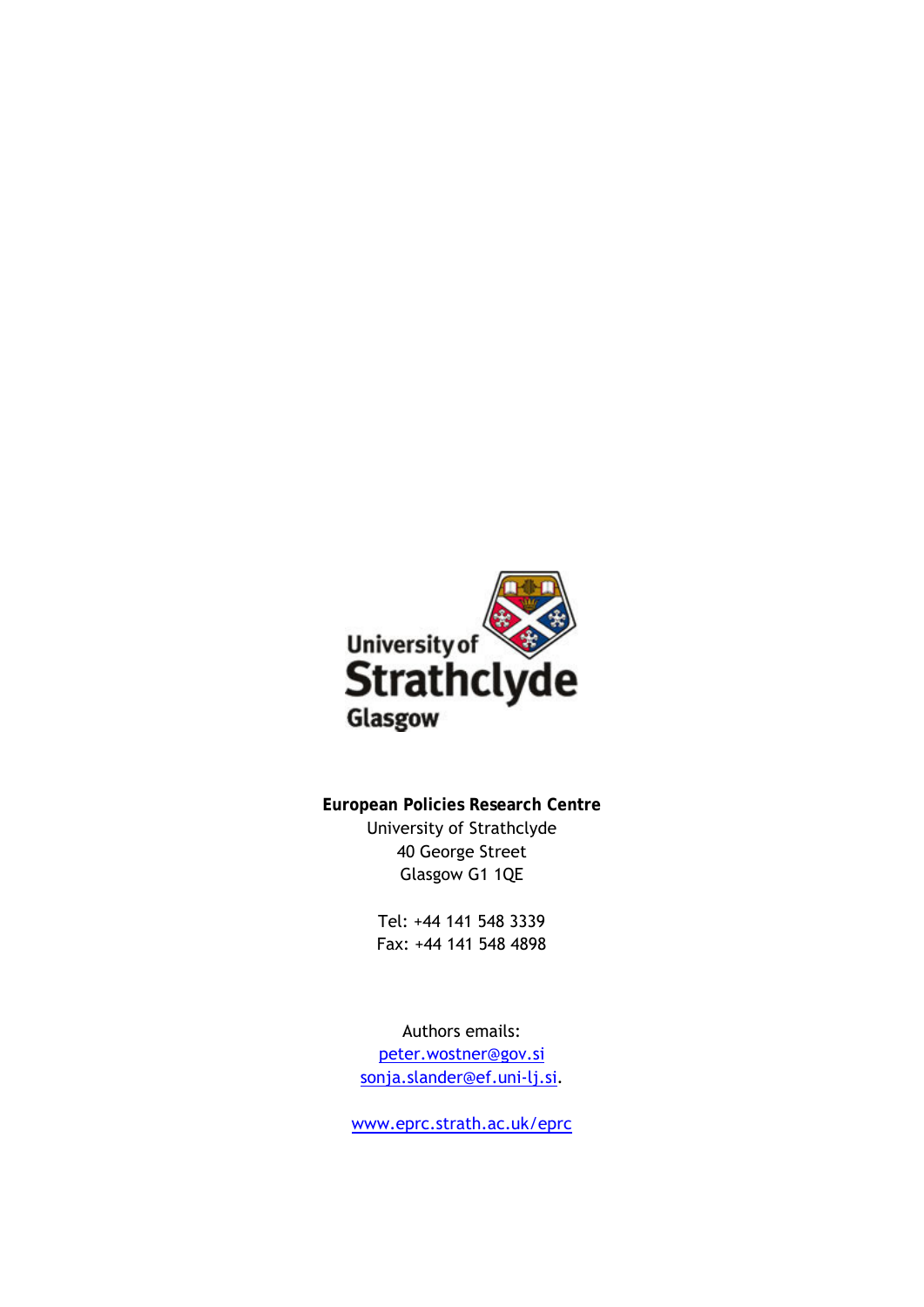## **The Effectiveness of EU Cohesion Policy Revisited: Are EU Funds Really Additional?**

**Peter Wostner\*** 

**Sonja Šlander\*\*** 

## **ABSTRACT**

Is Cohesion policy effective? Does it contribute to the reduction of development disparities and strengthen competitiveness in the EU? These are the questions that have inspired a growing body of research on Cohesion policy evaluation, which has come to varied and inconclusive results. There has been significant variation with regards to the established (in) effectiveness of Cohesion policy among different methodological approaches. Ideally, the econometric tests would be able to provide conclusive results, which would represent the most convincing empirical proof. Unfortunately, the nature of Cohesion policy itself is posing serious limitations to the econometric approach, which has usually been limited to the direct testing of the macroeconomic impact of the resources. In order to circumvent these shortcomings, the authors have continued to rely on the econometric methods, but have nevertheless proved the benefits of using an indirect estimation approach. They have confirmed that Cohesion policy effectively increases the structural expenditures of the recipient Member States, thereby fulfilling one of the necessary conditions for effectiveness of EU transfers. Overall, effectiveness still depends on other conditions, among which the micro-efficiency of funds' management and their effect on private investment stand out in particular.

**Keywords:** Regional policy, Cohesion policy, EU, Evaluation, Effectiveness

**JEL classification**: C23, E61, H54, O11, R58

<sup>\*</sup> Works at the Government Office for Local Self-Government and Regional Policy (GOSP), Republic of Slovenia, Kotnikova 28, 1000 Ljubljana, Slovenia. Views expressed in the paper are exclusively those of the author and do not necessarily correspond to those of the GOSP. Email: peter.wostner@ gov.si (corresponding author).

<sup>\*\*</sup> Faculty of Economics, University of Ljubljana, Kardeljeva ploščad 17, 1000, Ljubljana, Slovenia. Email: [sonja.slander@ef.uni-lj.si.](mailto:sonja.slander@ef.uni-lj.si)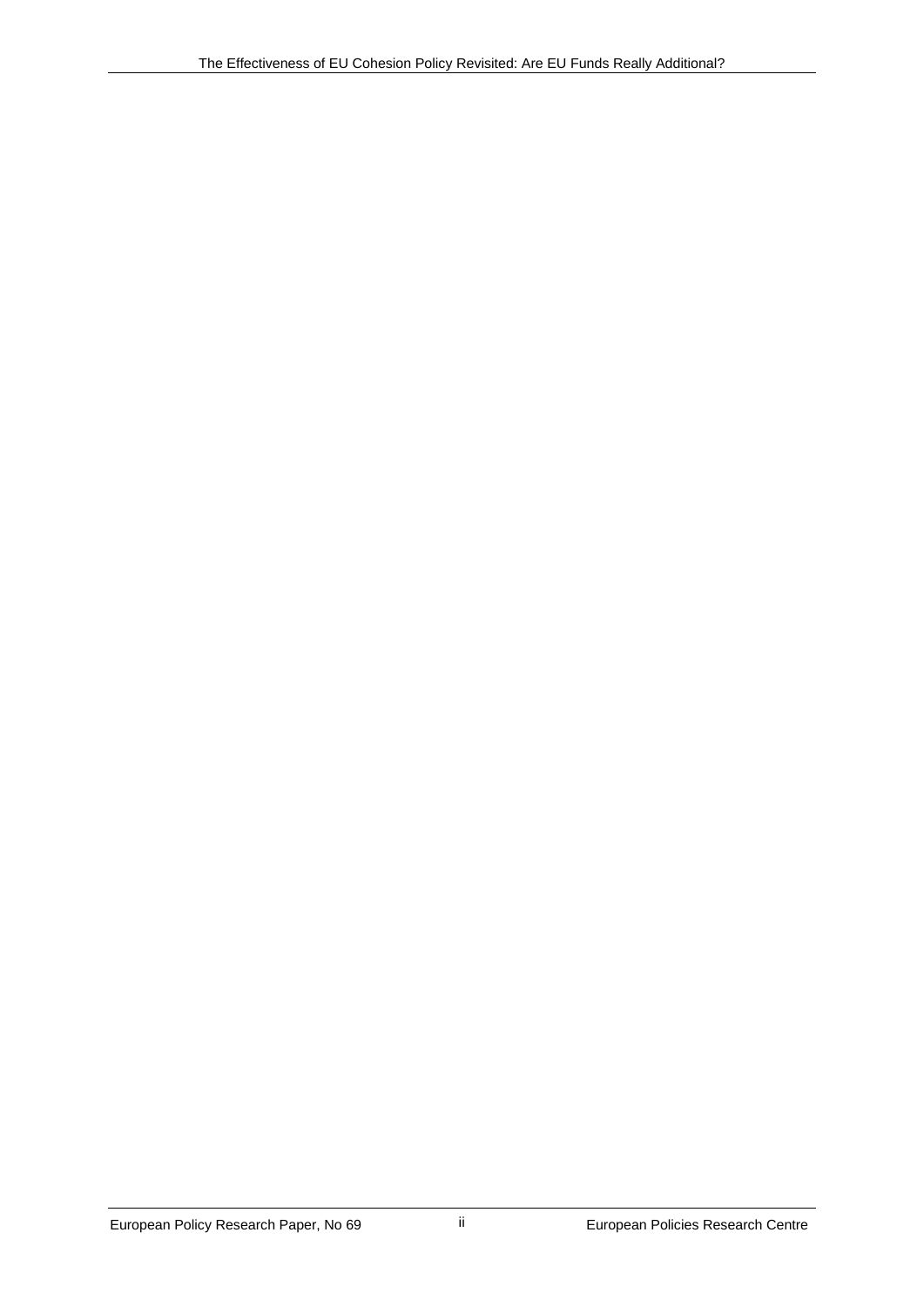## **The Effectiveness of EU Cohesion Policy Revisited: Are EU Funds Really Additional?**

## **Table of Contents**

| 2. |  |
|----|--|
|    |  |
|    |  |
| 5. |  |
|    |  |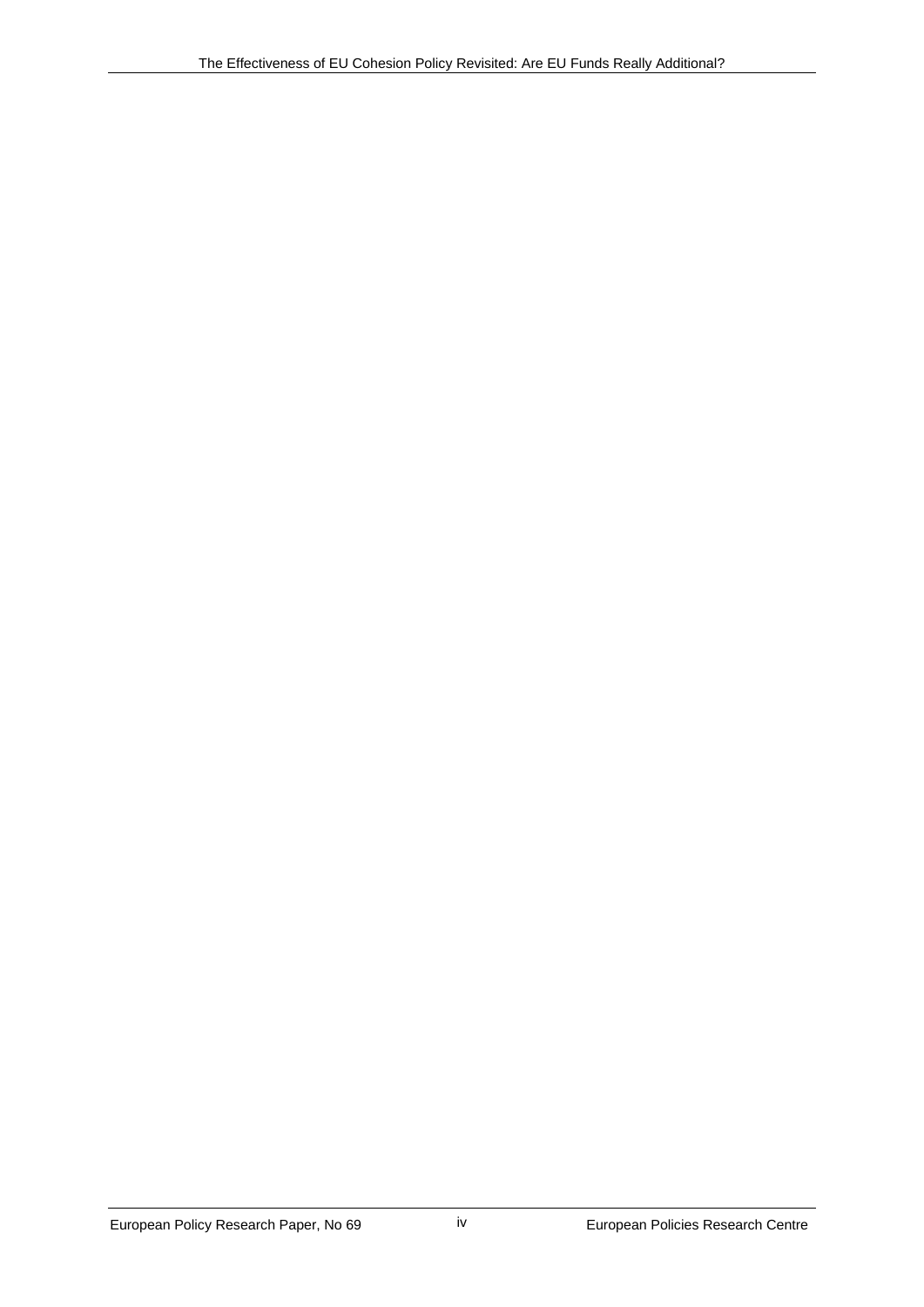#### <span id="page-6-0"></span>**1. INTRODUCTION**

Cohesion policy is an EU development policy, designed to reduce disparities in the development capacity of the regions and Member States lagging behind, while at the same time to contribute to a strengthened competitiveness and employment of all other areas. With €347 billion until 2013 at its disposal it represents the second largest item in the EU budget, after the Common Agricultural Policy, which means that its effectiveness is a subject of great interest due to the potentially high opportunity costs these funds might have.

Whether the Cohesion policy resources contribute to convergence, higher growth of targeted areas and create jobs and strengthen competitiveness, remains, at least from the scientific perspective, an open question. As argued by (Ederveen *et al*, 2003: 31) "there is no consensus about the impact of Cohesion policy". A slightly more specific assessment is put forward by (Molle, 2007: 253) who deems Cohesion policy as appropriate, although not perfectly efficient due to somewhat higher costs, but most controversy however seems to be related to its effectiveness. As far as effectiveness is concerned, there are wildly differing views expressed in the literature, which range from entirely to conditionally negative (Boldrin and Canova, 2001; Dall'erba *et al* 2007; Ederveen *et al,* 2006); to highly positive (Beugelsdijk and Eijffinger, 2005; Bradley and Untiedt, 2007; EIB. 2007; Venables and Gasiorek, 1999). Thus, "the debate on the overall effectiveness of EU regional policy is still largely inconclusive" as also argued by the OECD (OECD, 2007: 129).

The differences in the assessment of Cohesion policy's effectiveness can be explained to a considerable extent, though not entirely, by the methodological approach employed therein. The *Macroeconomic Modeling* approach; whose assessment of Cohesion policy is uniquely positive, has the advantage of being able to estimate the indirect effects and the counterfactual in the context of the general equilibrium itself, based on the micro-economic relationships. This approach is subject to criticism however, because its estimates are said to be the result of the structure of the model, which is imposed by the researcher and is hence subjective (Cappelen *et al,* 2003). This in turn is supposed to result in estimates that represent only the ex-ante assessment of potential, but not the factual impact of Cohesion policy (Ederveen *et al*, 2003). The second approach to evaluation of Cohesion policy's macroeconomic effectiveness is represented through *case studies*, bottom-up, descriptive, contextual evaluations, which in spite of their ability to take into account specific features of the activities under evaluation, are, to an even greater extent, subject to the problem of authors' subjectivity. This is due to the "ad hoc" nature of the methodologies used. Furthermore, the bottom-up approaches are disadvantaged by their weak ability to assess indirect effects; there has been attempts to overcome this problem (Bradley *et al*, 2006; Venables and Gasiorek, 1999), however, these are again subject to objections from macroeconomic modeling approaches.

Therefore, in an ideal world, the third approach, the "*econometric*" or "testing approach", would seem to be the most appropriate as it directly measures the effect of the spent resources. It too however is faced with methodological limitations as shown, among others, by the inconclusive results provided by this type of evaluation. A literature review shows (Wostner, 2009) that one cannot in general render econometric studies to give predominantly negative assessment as is often argued (e.g. Gripaios *et al,* 2008), although it is true that the non-robustness of the results seems to be almost a systemic property of this approach (Florax, 2002; Levine and Renelt, 1992; Roodman, 2007). (Rodik, 2005) even goes as far as to argue that the econometric approach is entirely incapable of measuring the effect of economic policies as "policy interventions are not random and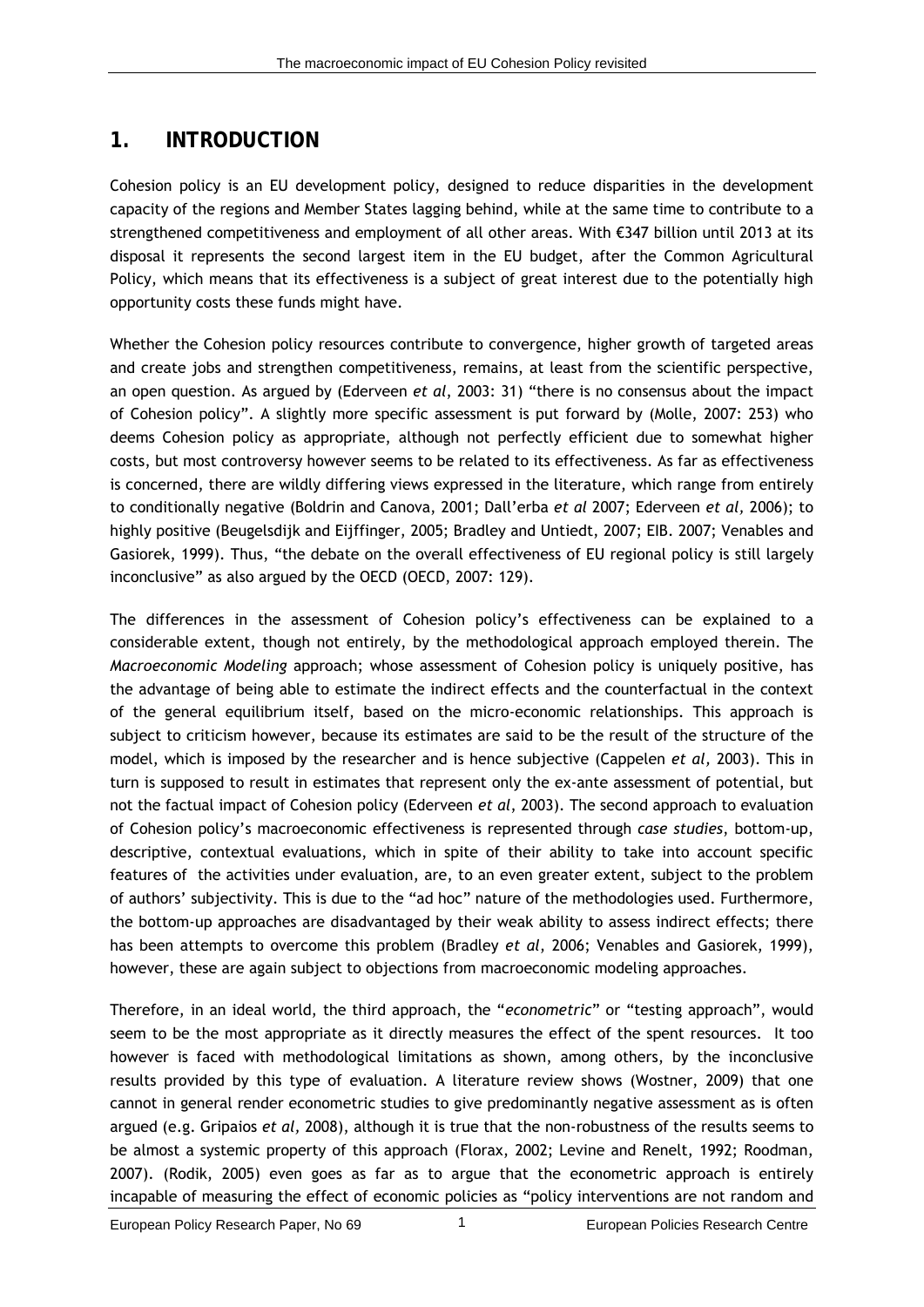their presence responds to unobservables" (*ibid*., 11).

Notwithstanding such an extreme assessment, we would argue that there are three main arguments why the direct testing of the macroeconomic effectiveness of Cohesion policy resources is problematic. First, the Cohesion funds represent, in the context of multiple, more dominant and complexly interwoven determinants of economic growth, simply an economic shock that is (too) minute to allow for its clear econometric identification (OECD, 2007: 129). This argument is also related to the problem of threshold effects implied by new economic geography theory as pointed out for example by (Ottaviano, 2003) and (Rodríguez-Pose and Fratesi, 2007). Second, as regards its contents, Cohesion policy is highly heterogeneous both in terms of its purpose and in terms of the extremely varied "initial conditions", addressed with in different target areas. Hence, a "simple" determination of the average macro-effects seems rather inappropriate in the case of such diverse contexts. Third, the available data, including that for Cohesion policy expenditures, does not allow, at least at this stage, one to specify models detailed enough to capture a causal relationship between Cohesion policy and growth (or convergence). A related problem is a lagged effect of different investments, which by definition have a long term effect, making it an almost insurmountable challenge for the testing approach (Begg, 2006) when relatively short time-series are available.

Given the above mentioned limitations and challenges it appears that an undisputable and conclusive assessment on the Cohesion policy's impact on macroeconomic parameters seems to represent an overoptimistic expectation. Hence, as argued by (Molle, 2007), the effectiveness of Cohesion policy "needs to be taken in terms of plausability instead of proof" (*ibid*., 230).

This drove us to take a different course in this paper: evaluation of macroeconomic effects of Cohesion policy is tackled with a testing methodology in an indirect manner. The approach of this paper hence rests on the following logic: Cohesion policy expenditures represent only a part of a broader package of public economic development policies. If it is true that on average, government spending on the provision of public goods, particularly infrastructure and education, promotes economic growth; and at the same time that Cohesion funds are allocated according to the institutional practice of the given region or country; then it can be argued that the particular impact of Cohesion funds will be comparable to the macroeconomic impact of general public spending on the above mentioned public goods. As will be shown, the existing empirical evidence does indeed assess this relationship to be predominantly positive. Thus, the fundamental question is no longer the direct impact of Cohesion funds on the economy, but rather the extent to which they increase the amount of public spending, allocated for promoting development in target areas. This so-called 'additionality' principle of Cohesion funds is the necessary condition for any positive net effects to occur in the recipient country or region, while the actual effect of each particular investment will depend on: a.) micro-efficiency of the spent resources and b.) impact of public investment on private investment.

There are thus four fundamental assumptions with the above argument: 1.) the public economic development expenditures contribute to economic growth; 2.) the impact of Cohesion policy resources is comparable to those of general public expenditure for the same purpose; 3.) the Cohesion policy resources increase the total amount of spending, allocated for economic development in target areas (additionality principle) and 4.) there is no negative impact of public investment on private investment, i.e. crowding out. The question of micro-efficiency has been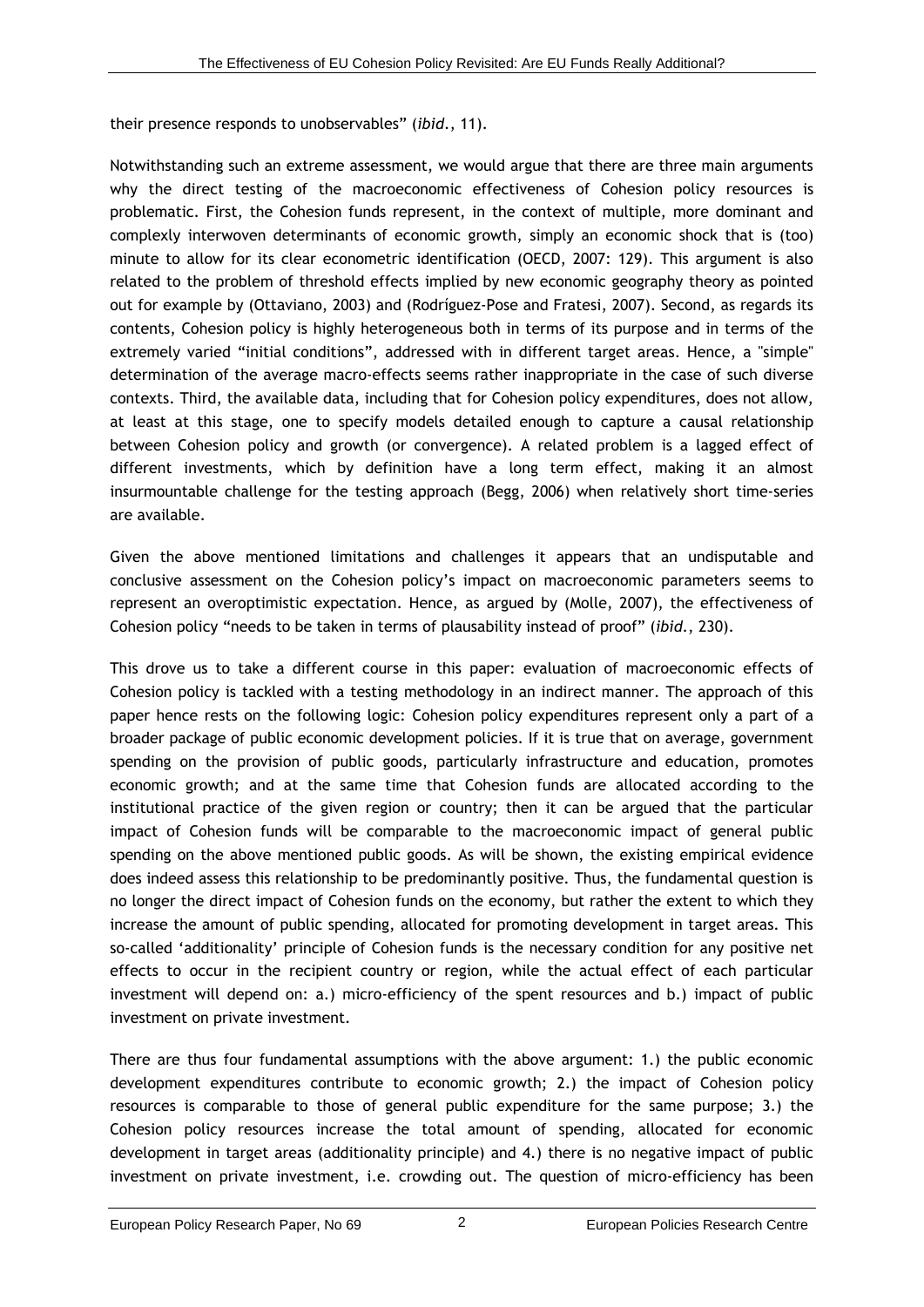studied in depth in other studies (e.g. Wostner, 2008).

The first assumption is analyzed in the next section. The second assumption has its critics, who argue that due to lower marginal costs the decision-making in Cohesion policy is less efficient than otherwise (refer to de la Fuente, 2003 for discussion), such statements however do not seem to be confirmed by evaluations (Eureval and Rambol management, 2008; European Investment Bank. 2007). Furthermore, due to full integration of Cohesion policy resources in the public policy framework, at least in the major recipients, and the significantly greater extent of controls on Cohesion policy spending (Rafalzik, 2008), our assumption seems to be realistic. The third assumption is the subject of this paper, while the fourth requires an additional comment. The crowding-out effect of public expenditure has been analyzed by (de la Fuente, 2003) on the case of Spain, who finds some net crowding-out only in case of subsidies, while for public expenditure in infrastructure, direct investment and training, de la Fuente even finds net crowding-in. The same conclusion is made by (Afonso and Alegre, 2008), who show, in the case of the EU27 for the 1976- 2001 period, that not only does public funding not reduced private investment, but has even contributed to additional boosts in private investment.

The indirect estimation approach has been tried before (de la Fuente, 2003; de la Fuente and Vives, 1995; Martin, 1998), since such an approach is very suitable for estimating long-term, supply-side impacts of the resources spent on the economy. Especially (de la Fuente and Vives, 1995) and (de la Fuente, 2003) seem to be particularly relevant: their estimate is based on the production function approach, where Cohesion policy "impacts" on the function's inputs. Apart from the estimated elasticities, the greatest reproach could come from the aforementioned crowding-out and multiplication effects. Even in this case however, the author assumed that nothing would change with the other public expenditure, i.e. that Cohesion policy resources would be additional to existing public expenditure.

The additionality principle<sup>[1](#page-8-0)</sup> admittedly represents one of the basic principles of Cohesion policy, not only since the reforms in 1988, but since its very beginnings. According to the reports by the European Commission, Member States tend to abide by this principle (e.g. European Commission, 2004: 140); however, these claims are based on methodology that has been bilaterally agreed between respective Member States and the EC, who itself admits that there are a number of weaknesses: difficulties in comparing results across Member States, shortcomings in data comparability over programming periods, problems in capturing all relevant eligible expenditure, heterogeneity of the information provided, difficulties in verifying the reliability of data and the lack of a monitoring mechanism (European Commission, 2009: 11). To the best of our knowledge, these methodologies have never been evaluated by independent experts nor in any other way, hence, it is not surprising that throughout the history of the Cohesion policy serious doubts and skepticism have arisen with regard to the practical implementation of the additionality principle (Bachtler *et al,* forthcoming; Dardanelli, 1999; Ederveen *et al,* 2003; Tomkins and Twomey, 1992). This further supports our view that we are dealing with a vital, yet empirically under-researched area. (Ederveen *et al,* 2003) estimates that every Cohesion policy euro on average crowds-out 0.17 euros of national regional policy funding, while (Dardanelli, 1999) is even more sceptical, claiming

-

<span id="page-8-0"></span><sup>1</sup> Art. 15 of the Council Regulation (EC) No 1083/2006 of 11 July 2006 laying down general provisions on the European Regional Development Fund, the European Social Fund and the Cohesion Fund and repealing Regulation (EC) No 1260/1999.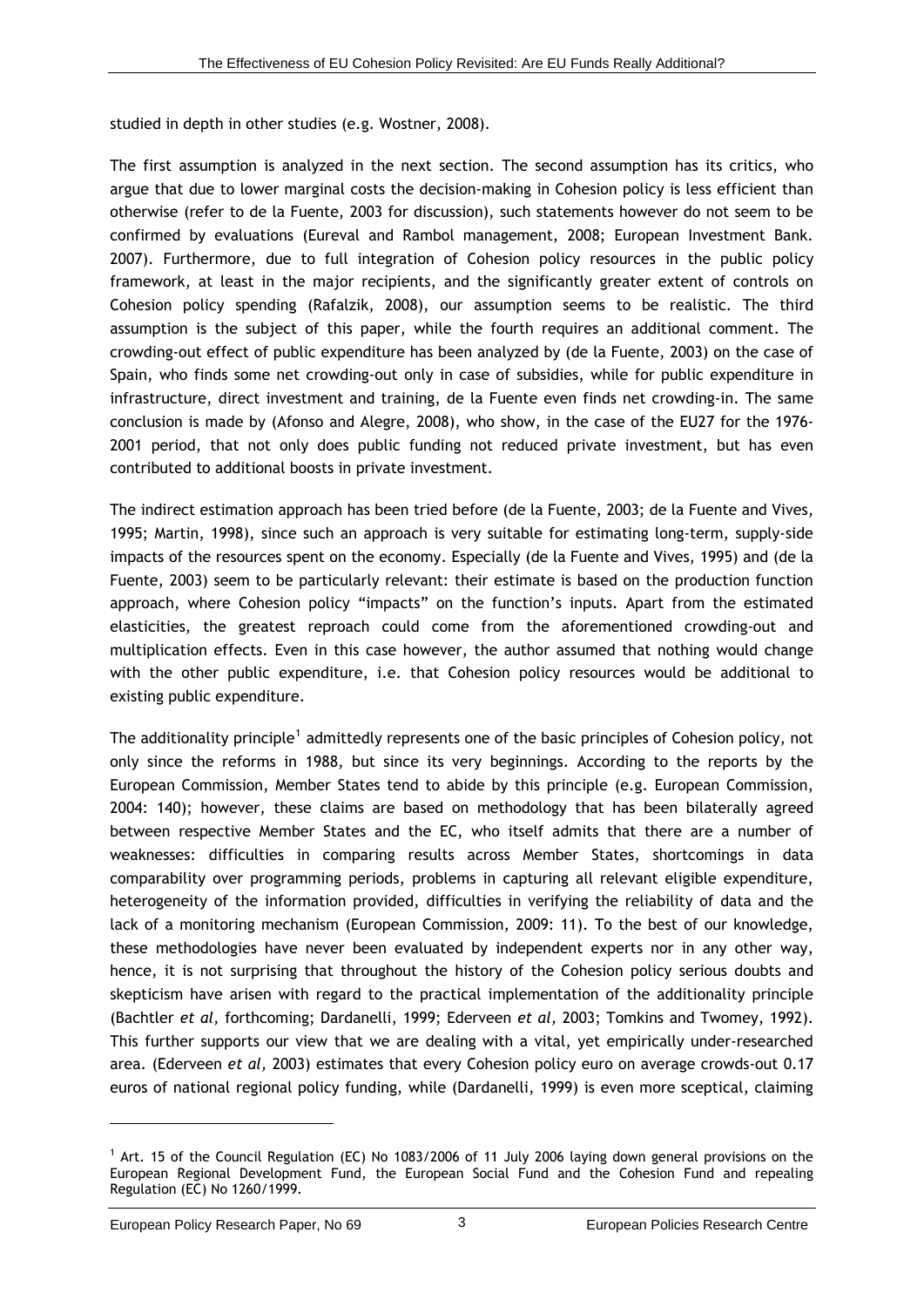that "full respect for this principle is virtually unattainable" (*ibid*., 78). Admittedly, doubts are expressed even by some high ranking European Commission officials (European Commission, 2008: 31). Despite logical theoretical conclusions, this study is thus, to the best of our knowledge, the first to empirically analyze the mutual relationship between public spending in Member countries and the respective amounts of Cohesion funds received.

The article is structured as follows. After the introduction, which also sets out the methodology of the paper, the second section presents a literature review on the role of public expenditure on economic growth (the first assumption above) as well as the theory of public expenditure, used to specify the empirical model. This is the subject of section three, followed by the presentation of model results in section four, which also includes the robustness analysis. Section five concludes and puts forward implications for Cohesion policy.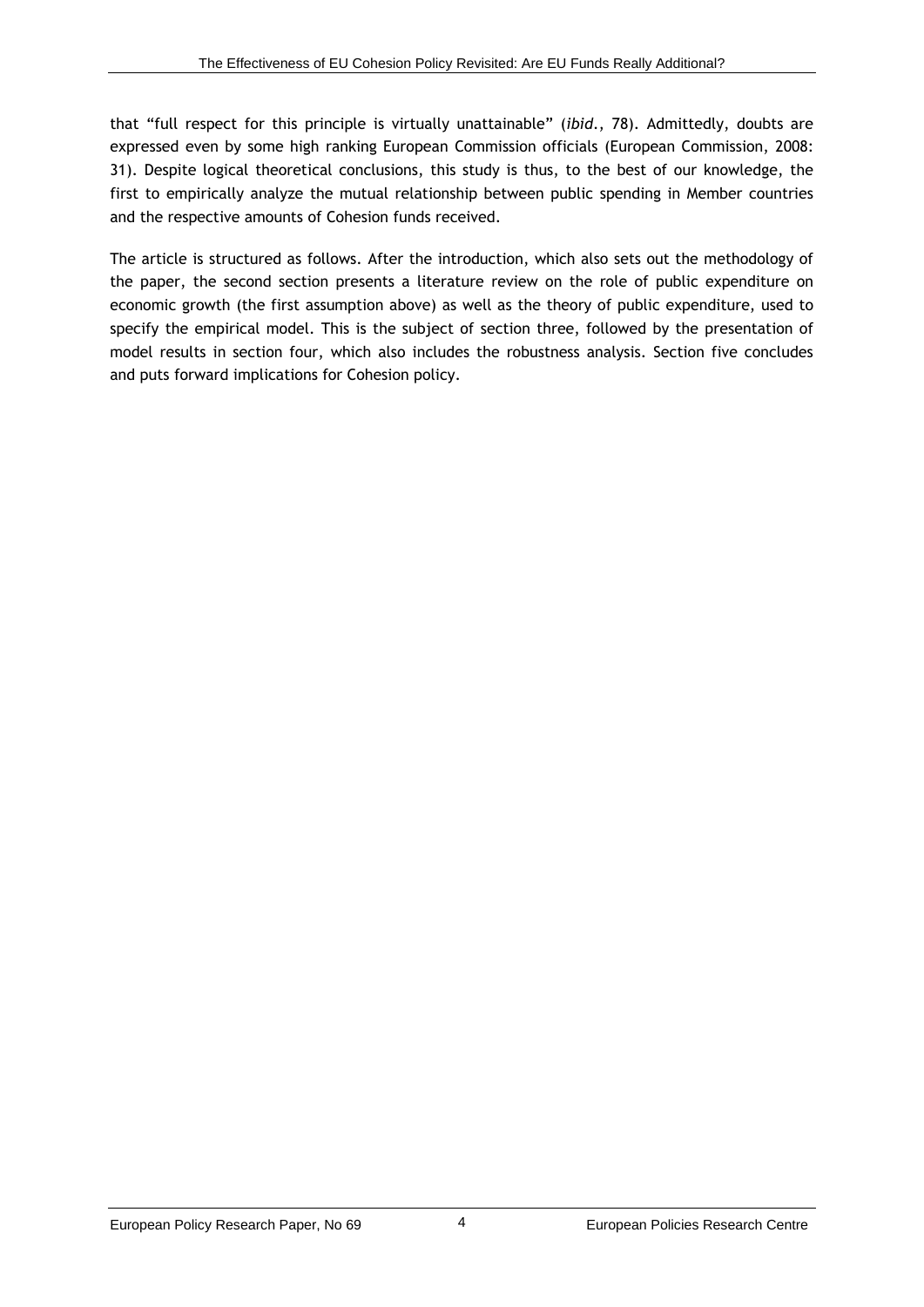## **2. THEORETICAL CONSIDERATIONS AND LITERATURE REVIEW**

#### **2.1 The role of public expenditure on economic growth**

The body of work, which evaluates the effect of public spending or public capital on economic growth is rather extensive; hence, studies that employ meta-analysis are all the more convenient. Among those published recently, three deserve particular attention. Firstly, (Nijkamp and Poot, 2004) who seek to determine the impact of fiscal policies (public spending, defence spending, tax policy, and investment into infrastructure and education) on economic growth, based on 93 studies published in refereed journals between 1983 and 1998<sup>[2](#page-10-1)</sup>. According to their findings, the overall impact of all fiscal policies on long-term economic growth is generally weak, with many results being inconclusive; however, they identified a robust effect of investment in education and infrastructure. With regard to the latter, the authors state that 72 percent of the studies identified a significantly positive effect on economic growth, while one fifth of the studies did not arrive at conclusive results. It may be of interest that the studies that employed data at national level seem to have yielded more positive results, and that the same applies to those that are based on longer time series. This is an indication of the importance of externalities and the long-term nature of the effect, produced by investments in infrastructure. The studies analysed established even stronger support in the case of investment in education, as over 90 percent of them pointed to the statistically significant positive impact of such investments on economic growth.

<span id="page-10-0"></span>The second study that seeks to summarise the results in this field is (Romp and de Haan, 2007). They analysed 77 studies from the period between 1995 and 2006, whose central question relates to the effect of public capital on economic growth. The studies are classified into six groups: studies based on production function, cost function, vector autoregression, models relating to several countries, models that estimate the crowding-out effect, and approaches based on the theory of optimum scope of public capital. Compared to older overview analyses of this type (e.g. Sturm *et al,* 1998), they found that on average, newer studies tend to identify an even more positive impact of public capital on economic growth. In addition, these studies underline the heterogeneity of such impact in terms of results from respective countries, regions, or sectors. The importance of the quality and scope of existing infrastructure is particularly emphasized since investments are subject to diminishing returns of scope. Furthermore, the contribution of network effects is increasingly being focused on, as these effects result in non-linear relations. Also, the issue of the extent to which a particular investment addresses and solves a certain bottleneck is also raised more attentively than in older studies. According to some studies, the impact of public infrastructure also depends on institutional and political aspects.

The most recent meta-analysis dates to 2008 (Bom and Ligthar, 2008). It systematically analyses 76 studies that were published no later than in 2006, and which are based on the logic of public capital as an input to the production function. Sixty-eight of the studies analyzed, i.e. nearly 90 percent, established a positive effect of public capital on economic growth. The elasticity of GDP with regard to the changes in the amount of public capital (taking into account 13 properties of estimates, ranging from the type of data to the model specification) is estimated at 0.086, confirming the

-

<span id="page-10-1"></span> $2$  For a table that lists all studies included in the analysis, including their characteristics and key findings, see *ibid*, p. 96-100.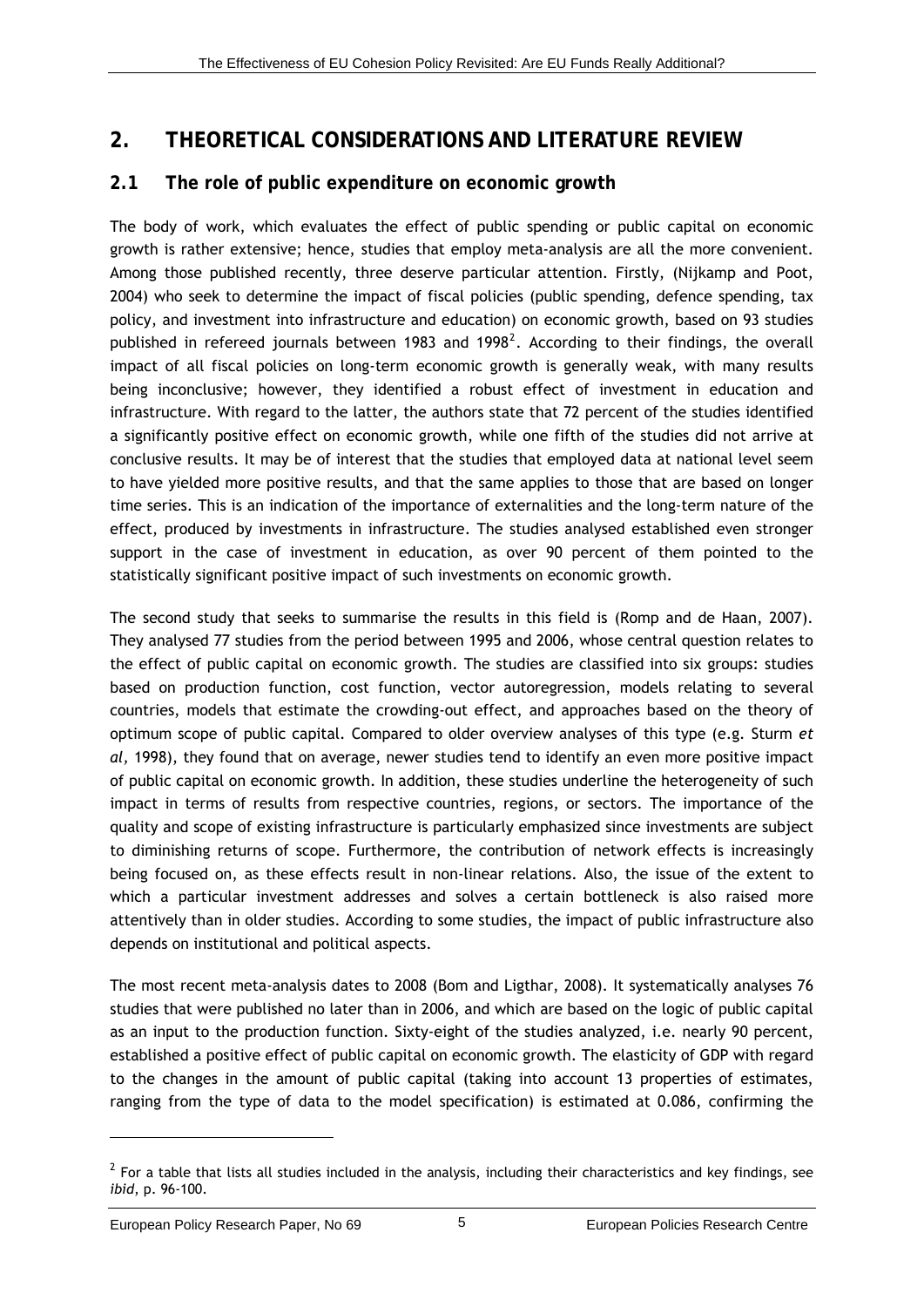desirability of investment into public infrastructure from a macroeconomic point of view. The finding that a narrower definition of public capital or infrastructure (e.g. railway or airports) tends to bring a more positive effect than when it is defined more broadly (so as to include e.g. administration buildings), is also of particular interest from the aspect of this analysis. Moreover, elasticity was found to be higher when infrastructure was provided by local or regional authorities.

Lastly, we include in this overview the results of (Afonso and Alegre, 2008), who established the effect of the composition of public spending on economic growth and productivity in the case of the EU27 in the period from 1971 to 2006. Employing a dynamic panel, they found that higher public spending and social transfers have a negative effect, and public investment has a positive effect on economic growth. Furthermore, the impact of public spending for economic purposes was also proven to be statistically significant, with public spending on education having a particularly significant positive effect. These two types of spending, as presented below, represent the key components of so-called 'structural' or 'development' spending.

A positive impact of infrastructure and public capital on economic growth has also been established at the level of EU regions (Basile *et al,* 2001; Bronzini and Piselli, 2007; Charlot and Schmitt, 1999; de la Fuente and Vives 1995), however not uniquely so, as (Martin, 1998; Martin. 1999; Vanhoudt *et al,* 2000) do not find infrastructure as the appropriate instrument for development policy. Furthermore, at the regional level there are discussions on the direction of causality, with infrastructure being a cause of growth found by (Bronzini and Piselli, 2007) and its effect by (Vanhoudt, et al. 2000). An excellent illustration of the complexities, connected with investments in infrastructure, is put forward by (Crescenzi and Rodríguez-Pose, 2008), who find that infrastructure endowment is important for growth, while the additional investment does not seem to be significant. Furthermore, endowment of neighbouring regions with infrastructure has a positive impact on a given region, while higher investment in those regions has a negative impact on the growth of a given region. This indicates that the timing and a coherent strategy for investment is of crucial importance to the effectiveness of public investment.

The existing body of work thus estimates the effects of public capital or development spending on economic growth as predominantly (though not uniquely) positive. This conclusion is particularly robust in economies with underdeveloped infrastructure and in economies in which local and regional authorities play a leading role. The former is certainly a feature a majority of the target areas for Cohesion policy; with regard to the latter, a uniform assessment is hard to put forward. However, local and regional authorities are undoubtedly at least one of the key partners in the implementation of Cohesion policy, even when they are not directly in charge. It can therefore be concluded that Cohesion funds, assuming equal or similar productivity of investments, compared to other public investment funded by national funds, should be expected to have a positive effect on economic growth and productivity; when their inflow increases the amount of structural spending.

#### *2.2.Theory of public expenditures*

In order to specify the empirical model, the findings of the empirical studies quoted above are insufficient. Analysis of the effect of Cohesion funds on public spending, more specifically the part of public spending, aimed at promoting development (hereinafter referred to as structural spending), requires the factors that define their scope and amount must first be understood according to the theory.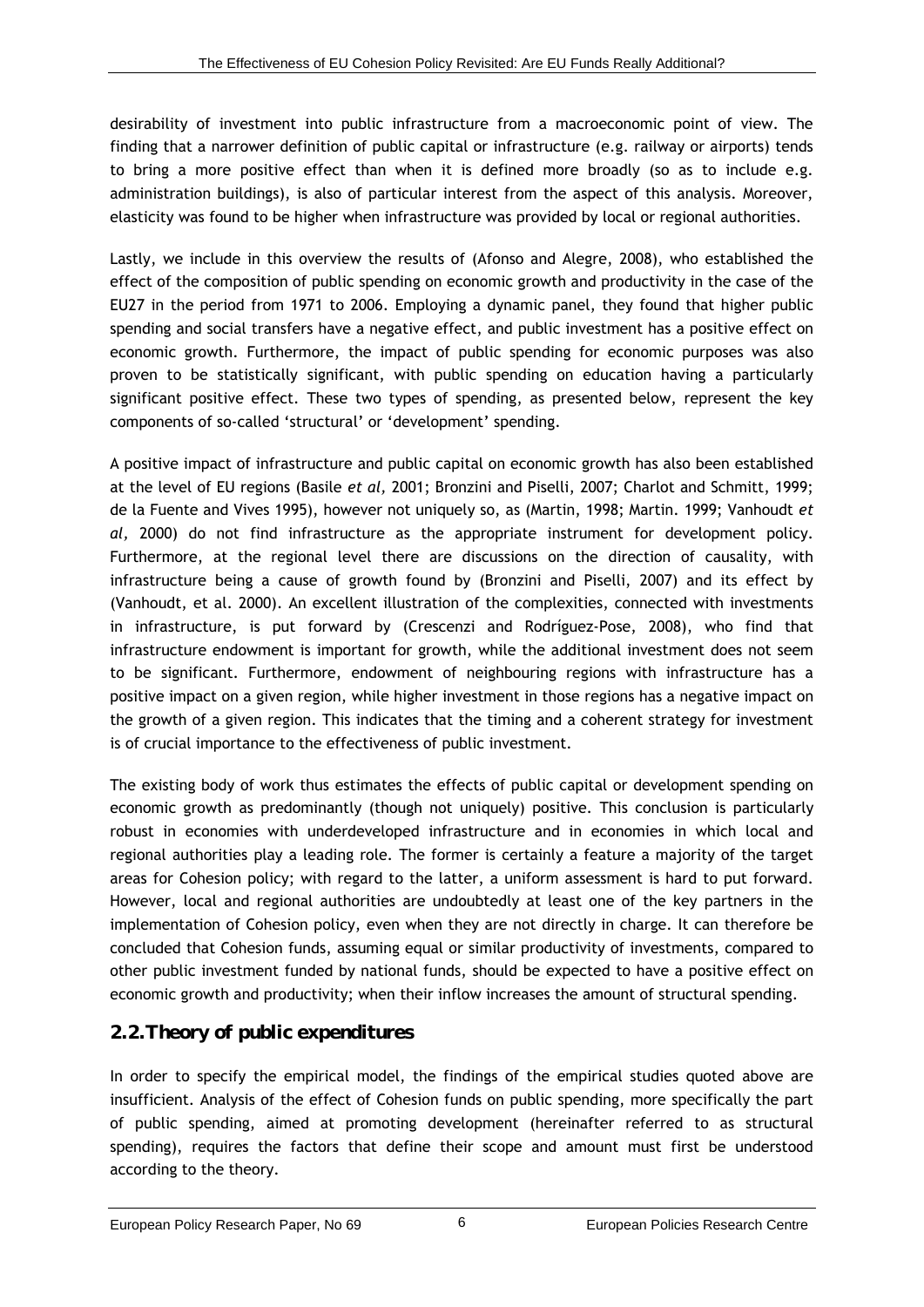As argued by (García and Martos, 2004: 8), explanations of the scope and amount of public spending, or the extent of government's role in an economy, is hardly governed by a single dominant theory, but rather by a large number of partial theories that tend to emphasize particular aspects. These include either the determinants of demand for public services or the composition of supply of such services, where, in addition, both economic and political aspects should be accounted for. The problem of explaining and the empirical testing of the effect of each particular factor is that several (partial) theories seem to be mutually complementary and interrelated. As a result, attempts to determine the impact of an individual factor without accounting for other theories were often impeded by the problem of omitted-variable bias (Shelton, 2007: 2230).

As a logical consequence, modeling the scope and amount of public spending should include a control or test for significance of as many key theories or factors as possible, from among those listed below.

Among the first theories that seek to explain the dynamics of the amount of public spending is the thesis (Cameron, 1978) that open economies have greater amounts of public spending. The thesis is supposedly based on the finding that such economies have a more unionised labour force which in turn leads to stronger demands for redistribution. (Rodrik, 1998) later provided alternative grounds for the same thesis as he found that the theory holds regardless of the development stage of the country, as well as for any type of public spending. He therefore argued that the reason for a larger scope and amount of public spending lies in insuring against external risks.

The next theory defines the size of a country as the determinant of public spending (Alesina and Wacziarg, 1998). It is thought that, in larger countries, the per capita cost of public goods, due to their non-rivalness, is lower in large countries than in smaller ones; moreover, the preferences tend to be more heterogeneous in larger countries, which results in lesser common interest, which in turn leads to a lesser scope for, and amount of, public spending. Furthermore, smaller countries are more open to international trade and in case of worsening terms of trade, their costs are potentially higher. Both aspects point in the same direction, i.e. more spending on public goods in smaller countries.

Notable theories regarding the scope of public spending also include Wagner's law which predicts that the scope of public spending, i.e. the scope of government, will increase with its level of development (e.g. Lamartina and Zaghini, 2008). This is thought to result from two motives: as a country develops, social complexity tends to increase as well, which in turn leads to greater demands for regulation and public intervention; on the other hand, certain public goods are seen as "luxury goods" by their nature (e.g. culture), which again means that their consumption will rise as the income increases.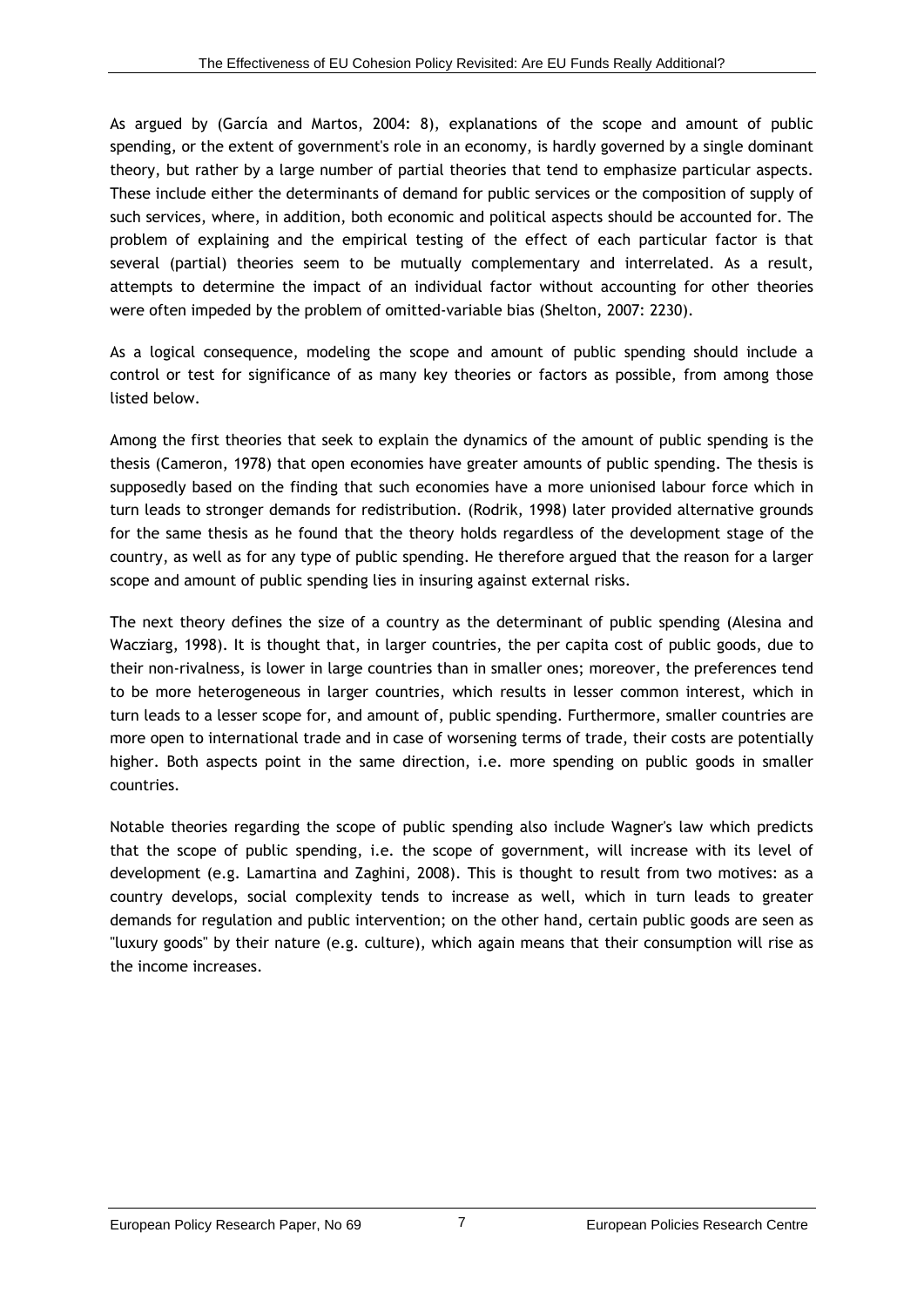Following a similar line of thought, (Meltzer and Richard, 1981) developed a theory according to which the scope and amount of public spending is not explained only by the level of development, but also income inequality of a society. Deriving from the median voter theory, they found that the median voter's benefits from taxation will be proportional to the average income; hence, the difference between the average and median income is proposed to explain the increase in public spending. Consistent with the interest group theory, greater pressure on redistribution could also be derived from the age structure of the population and unemployment level, which means that higher values for both, i.e. ageing populations and higher unemployment rate, would result in a higher amount of transfers.

According to (Brennan and Buchanan, 1980), the level of public spending is also affected by the level of decentralisation in a country. A strong central level in a country will, in their opinion, have less trouble reaching an internal consensus for higher taxation while fiscal decentralisation is thought to prevent this (García and Martos, 2004: 25).

In terms of identifying the effect on public structural spending, the anti-cyclical or stabilisation role of the government plays a particularly vital part. According to (Musgrave, 1959), this is one of the government's central three functions; hence, public spending is positively correlated to categories that either require a greater amount of transfers (e.g. unemployment level) or increased budget revenues (real economic growth). On the other hand, public spending is negatively correlated to categories that promote macroeconomic stability (e.g. inflation rate or extent of public debt).

(Easterly and Levine, 1997) submit that the heterogeneity of preferences in a country, in addition to its size, is also affected by demographic factors; they specifically point out the ethnic fragmentation of the society. This theory is based on the assumption that the ethnical differences preclude a consensus on provision of public goods. Another possible interpretation is that the benefit of a public good for a particular ethnic group will be smaller if such good is shared with another ethnic group.

Finally, the extent of public spending is thought to be affected by a series of political factors (refer for example to Potrafke, 2006). Most notably, these include the election year – a hypothesis proposed by (Nordhaus, 1975) as far back as 1975. The idea is based on the logic of politicaleconomic cycles. In other words, any government, regardless of its ideological alignment, will be tempted to stimulate economic growth just before the elections to improve its odds of re-election; these efforts, in turn, are expected to increase public spending. (Rogoff and Sibert, 1998) expanded this thesis to include the possibility of influence as early as in the pre-election year as the current government, based on its advantage in terms of access to information, seeks to communicate to the voters its 'superior' ability to govern (Potrafke, 2006: 4). On the contrary, (Alesina, 1987; Hibbs, 1977) stress the importance of ideological alignment of each government, with the ones leaning to the left believed to be more likely to increase public spending due to their focus on the "working class", while the right-wing governments whose electorate predominantly consists of capital owners, will focus more on curbing inflation and, consequently, lower public spending. (Weingast *et al,* 1981) propose the idea that the amount of public spending is also affected by the composition of the government: a greater number of "decision-makers" in coalition governments is thought to result in higher spending as making decisions in such governments is more difficult. (Persson *et al,*1998) and (Milesi-Ferretti *et al,* 2002) also point to the effect of the majority rule or proportional representation voting systems. According to (Persson *et al,* 1998), the majority rule is believed to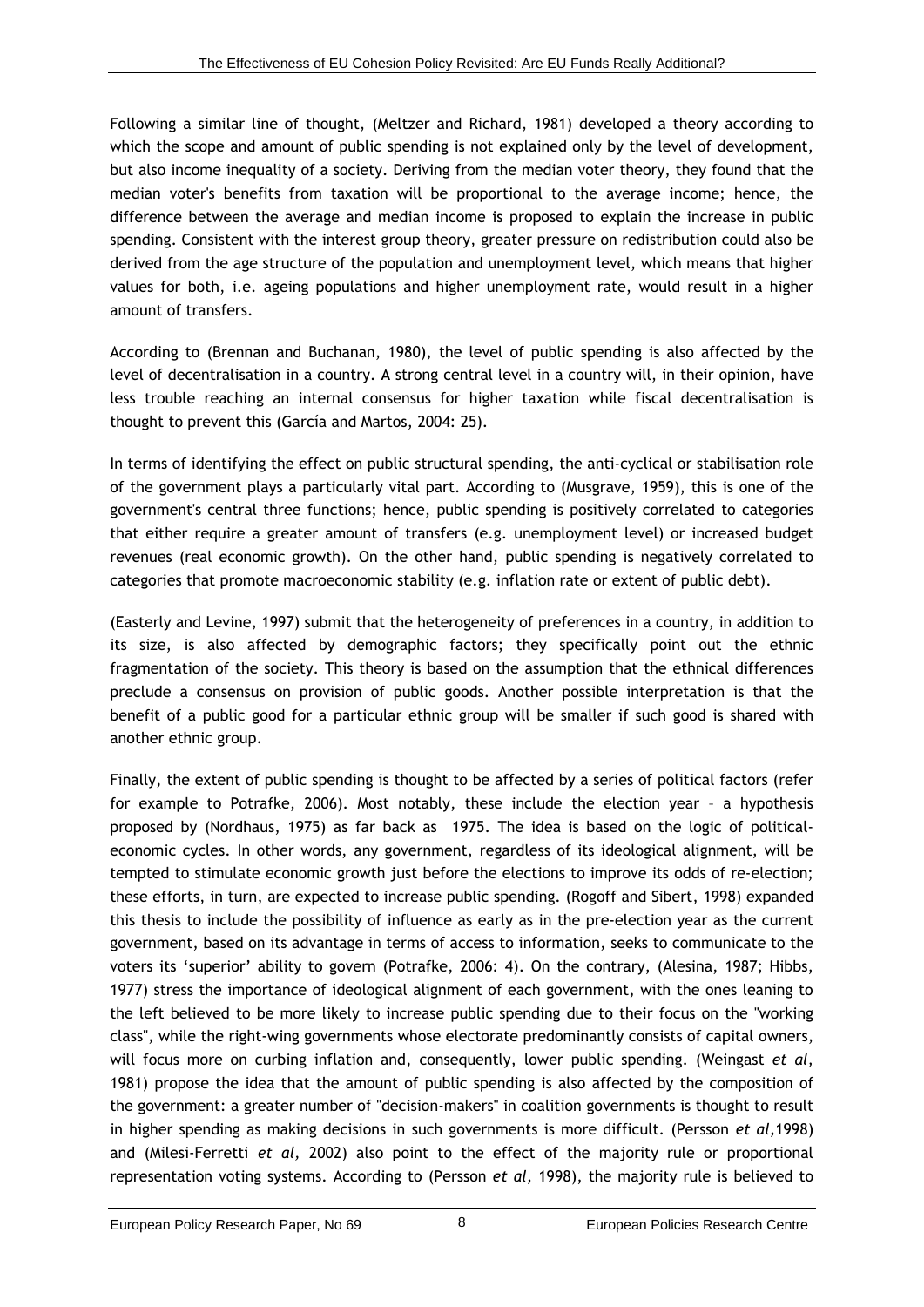reduce spending on public goods, yet increase the amount of transfers; on the other hand, (Milesi-Ferretti *et al,* 2002) argue that due to the election method, a majority rule following a geographic principle will exhibit a greater propensity to provide public goods. In the context of income inequalities, (Shelton, 2007) also makes a case for the role of political rights which can affect the representation of particular segments of the electorate at the elections.

#### <span id="page-14-0"></span>**3. EMPIRICAL MODEL**

The analysis of the effect of Cohesion policy at the EU level is considerably impeded by the availability of data. Due to a very short time period in which the new Member States, i.e. the states that joined the EU in 2004 or later, have taken part in Cohesion policy, the analysis must inevitably focus on the EU15, i.e. the countries that were EU Member States prior to the year 2004.

#### **3.1 Data**

The data used was mostly acquired from Eurostat, which allows a high level of data comparability; in addition, this is the data used by the European Commission in its (official) analyses. Since most of the data required are only available at the level of particular countries, analysis at lower levels is not possible. In addition, time series are also rather restricted at the country level as well. This, as well as the commonly recognised advantages of its use<sup>[3](#page-14-1)</sup>, led us to derive our results from panel data. The length of the time series differs from one country to another, which means that the panel is unbalanced. For most countries, the data are available for the period between 1995 and 2006 that is for 12 years. Depending on model specification, Greece has the shortest time series with five years, while Italy and Great Britain have the longest time series with 17 years (from 1990 to 2006).

Data on inflow of Cohesion funds by country were obtained from the financial reports of the European Commission (European Commission. 2007; European Commission, 2008) and therefore do not relate to the appropriations for commitments, but to actual inflows received by the Member States in each year. The analysis based on actual inflows is of key importance as Cohesion policy has seen considerable time lags between the commitments and the actual payments. This is particularly notable for the period before 2000; after which, the so-called "N+2" rule applied, which means that a country should spend its available commitments no later than in the following two years, or there would be so-called 'decommittment'.

-

<span id="page-14-1"></span> $3$  See e.g. Baltagi: 2008: 6-8.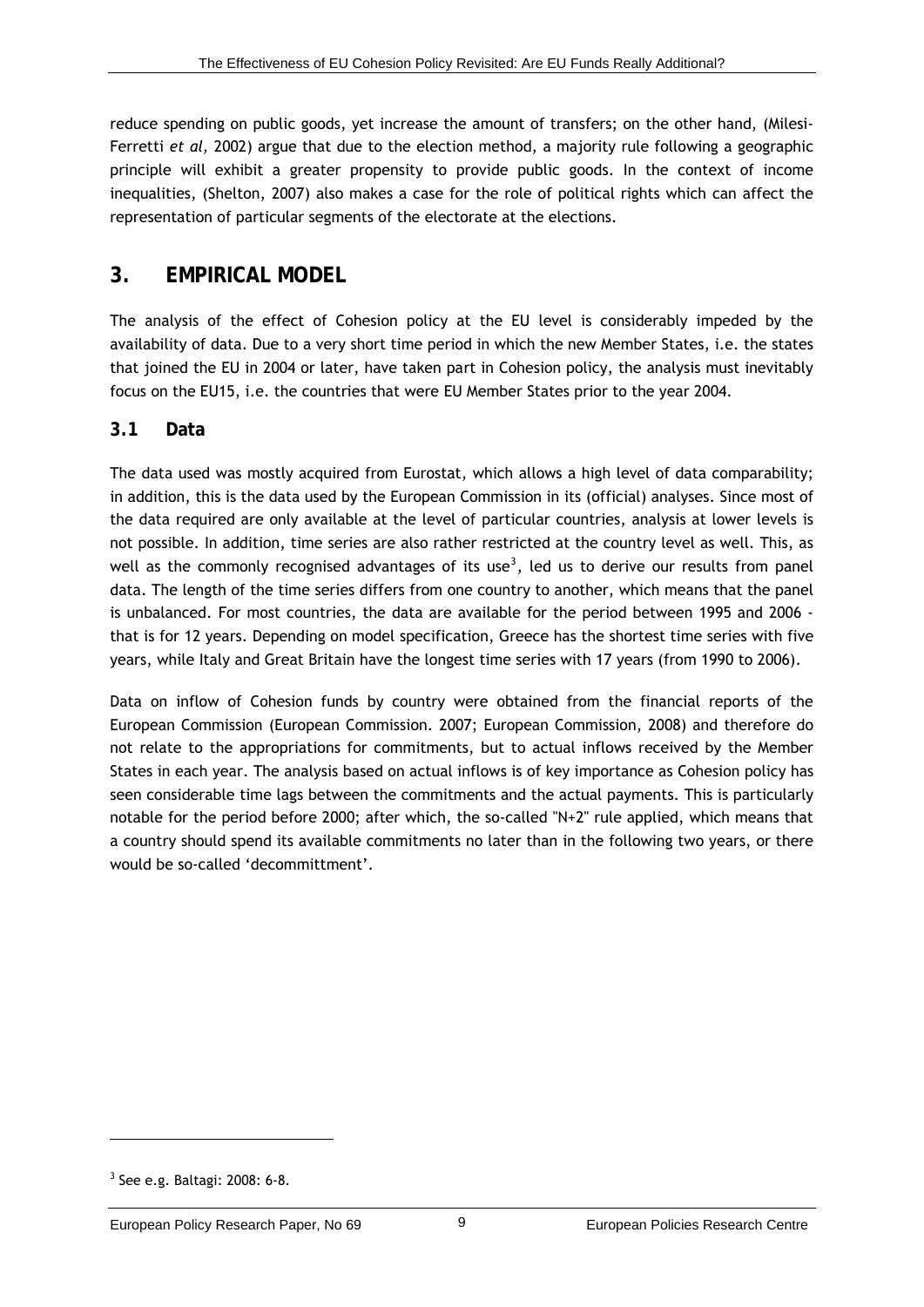|             | 1990* - 1993      |              |                   | 1994 - 1999  | 2000 - 2006 |                  |  |
|-------------|-------------------|--------------|-------------------|--------------|-------------|------------------|--|
|             | <b>CP</b> inflows | Struct. Exp. | <b>CP</b> inflows | Struct. Exp. | CP inflows  | Struct. Exp.     |  |
| Belgium     | 0,1               |              | 0,2               | 11,5         | 0,1         | 11,7             |  |
| Denmark     | 0,1               | 12,2         | 0,1               | 12,5         | 0,1         | 12,2             |  |
| Germany     |                   | 10,5         | 0,2               | 10,6         | 0,2         | 8,6              |  |
| Greece      |                   |              | 2,1               | 8,3          | 1,5         | $\overline{8,9}$ |  |
| Spain       | 0,7               |              | 1,2               | 10,2         | 1,0         | 10,0             |  |
| France      | 0,1               |              | 0,2               | 10,6         | 0,1         | 10,1             |  |
| Ireland     |                   |              | 1,8               | 10,1         | 0,5         | 9,5              |  |
| Italy       | 0,2               | 11,7         | 0,3               | 9,9          | 0,3         | 9,6              |  |
| Luxembourg  | 0,1               | 12,7         | 0,1               | 10,6         | 0,0         | 10,1             |  |
| Netherlands | 0,1               |              | 0,1               | 10,7         | 0,1         | 10,8             |  |
| Austria     |                   |              | 0,2               | 12,0         | 0,1         | 11,5             |  |
| Portugal    |                   |              | 3,0               | 13,0         | 2,0         | 12,5             |  |
| Finland     |                   | 14,8         | 0,2               | 13,6         | 0,2         | 10,9             |  |
| Sweden      |                   |              | 0,1               | 12,3         | 0,1         | 12,1             |  |
| <b>UK</b>   | 0,2               | 8,8          | 0,2               | 7,9          | 0,1         | 9,2              |  |

**Table 1: Average amounts of inflows from Cohesion policy by programming periods and average amounts of structural expenditures in these periods; presented as percentage of GDP** 

Source: Eurostat, own calculations.

Note: \* Subject to data availability, initial year differs from one country to another

The data on public spending were also obtained from the Eurostat database. The Eurostat methodology is based on the European System of National Accounts (ESA95) and on the Classification of the Functions of the Government which defines economic functions for which public sector funding was used. Due to our interest in the additionality, we were particularly interested in those areas that can be co-financed with Cohesion policy funds. The European Commission is using the term "structural expenditure" for this group of expenditures (see European Commission, 2006) This group comprises of all expenditure for economic purposes (which includes a wide array of fields, ranging from research and development and entrepreneurship promotion to agriculture and transport, including infrastructure), environment protection, and education. The average size of structural expenditure ranges between 10 and 11% of GDP (refer to table 1), which noticeably exceeds the amounts in the official methodology, agreed between the European Commission and particular Member States. For the 2007-2013 period, these account for 5.6% of GDP for the convergence regions (European Commission, 2009: 9). The use of official statistics thus means that the relationship with Cohesion expenditure will be harder to empirically evaluate, nevertheless such an approach, due to the objectiveness and comparability of data, gives the result the necessary credibility.

The data on public expenditure, not related to the level of central government, were used as a control for the effect of the level of fiscal decentralization. This data, too, is derived from the Eurostat database. The section of the Eurostat database "Government deficit and debt" was the source of data on public debt, which refer to the consolidated gross debt of the public sector. The government balance refers to the surplus or deficit of the entire public sector, i.e. both central government and regional and local levels, as well as social funds; it is available at the Eurostat web page via Euroindicators. The key problem of data availability for the government balance appears in the case of Greece where data, in the time of writing, was only available as of 2002.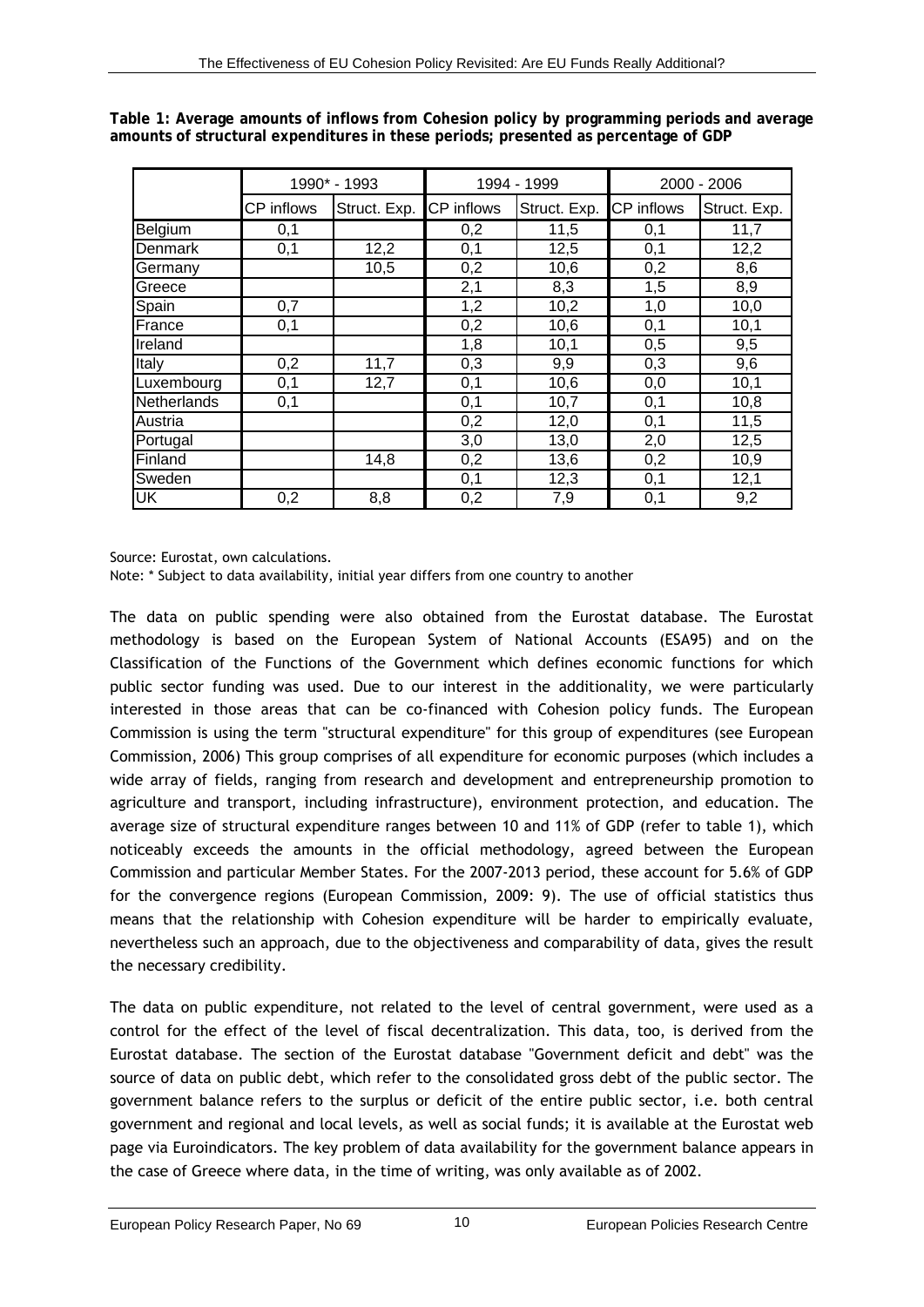Availability of a longer time series led us to obtain data on the rate of inflation and rate of unemployment from the Organization for Economic Cooperation and Development; partial data on election dates were obtained from (Potrafke, 2006) to be subsequently updated with the data obtained from the world-wide web. All other data, i.e. the data on gross domestic product, demographic and income statistics, and openness to trade, were obtained from Eurostat. The data on gross domestic product in particular restricts the length of the time series as they are only available for all countries according to ESA 95 from 1995 onwards.

#### **3.2. Econometric model specification**

Based on the conclusions from the public spending theory, the following panel model specification seems to best capture the dynamics of structural expenditure for the selected 15 European countries:

$$
STREXP_{i,t} = c + B_1 CP_{i,t} + B_2 CP_{i,t}^2 + B_3 DELTAEXP_{i,t} + B_4 PUBDEBT_{i,t} + B_5 GOVBAL_{i,t} +
$$

*β6 INFLi,t-1 + β7 EMU + β8 BDPpcPPSi,t + β9 UNEMi,t + β10 POPi,t + β11 DECENTRi,t +* 

$$
E L E C_i + a_i + a_t + u_{i,t}
$$

where:

- Indices *i* and *t* relate to the country and year, respectively;
- Dependent variable STREXP represents the amount of structural expenditures. i.e. the sum of all public spending at all levels of government, for economic purposes (including infrastructure), education, and environment protection, consistently with the COFOG classification; it is expressed as a percentage of the GDP;
- *c* is a constant term;
- CP indicates the amount of funds' inflow from the Cohesion policy, expressed as a percentage of the country's GDP;  $CP^2$  is its square;
- DELTAEXP is a variable that includes all other categories of public expenditure, except structural expenditure;
- PUBDEBT refers to the amount of a country's public debt as a percentage of GDP;
- GOVBAL means government balance, expressed as a percentage of GDP (a negative value indicates a deficit, a positive value indicates a surplus);
- INFL relates to the annual inflation rate, expressed as a percentage change in consumer prices compared to the previous period (OECD data);
- EMU is a dummy variable for the period from accession to the economic and monetary union in each respective country (1999 is the first year for all Member States, except for Greece whose relevant period starts with 2001);
- BDPpcPPS means gross domestic product per capita expressed in purchasing power standard;
- UNEM refers to the unemployment rate (OECD data);
- POP is the average population;
- DECENTR is the share of total public expenditure *not* related to the level of central government;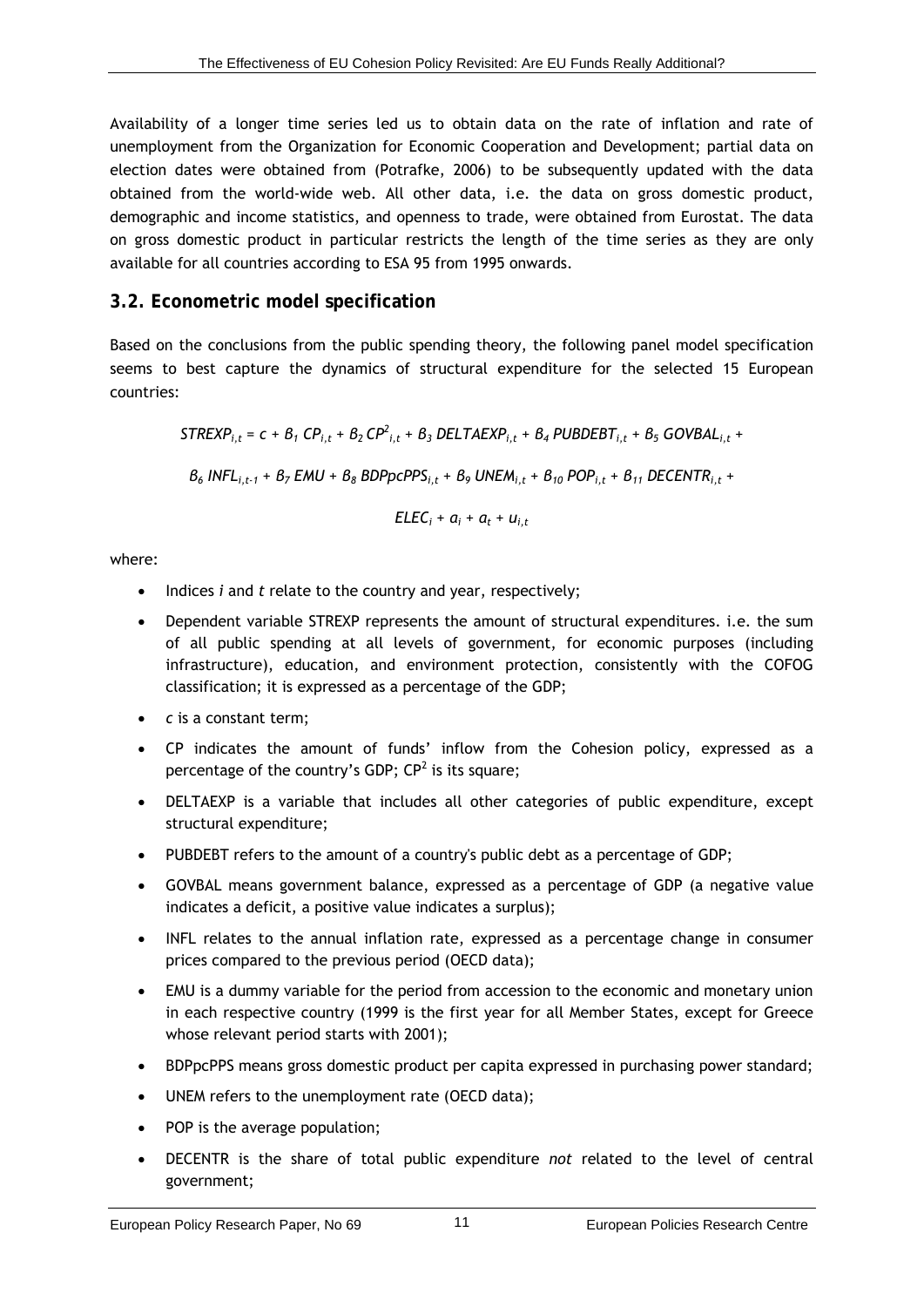- ELEC is a dummy variably for the election year in each country. If the elections were held in the second half of the year, the same year is identified as the election year; if, however, the elections were held in the first half of the year, the previous year counts as the election year;
- *α<sup>i</sup>* are country-specific dummy variables, controlling for the unobserved time-invariant effects;
- **•**  $a_t$  are yearly time dummies, controlling for the effect of e.g. Europe-wide economic cycles, external shocks, etc.
- $\bullet$   $u_{i,t}$  are unexplained residuals of the regression model, normally distributed with a zero mean and a constant variance  $\sigma_{u}^{2}$ .

According to the public expenditures theory, several important determinants of the amount of public spending is virtually time invariant (e.g. ethnical fragmentation of a society, political rights, majority rule or proportional representation voting system, etc.); while all these determinants could not explicitly be included in the model. Therefore, it is very likely that the model will require controls for the fixed effects.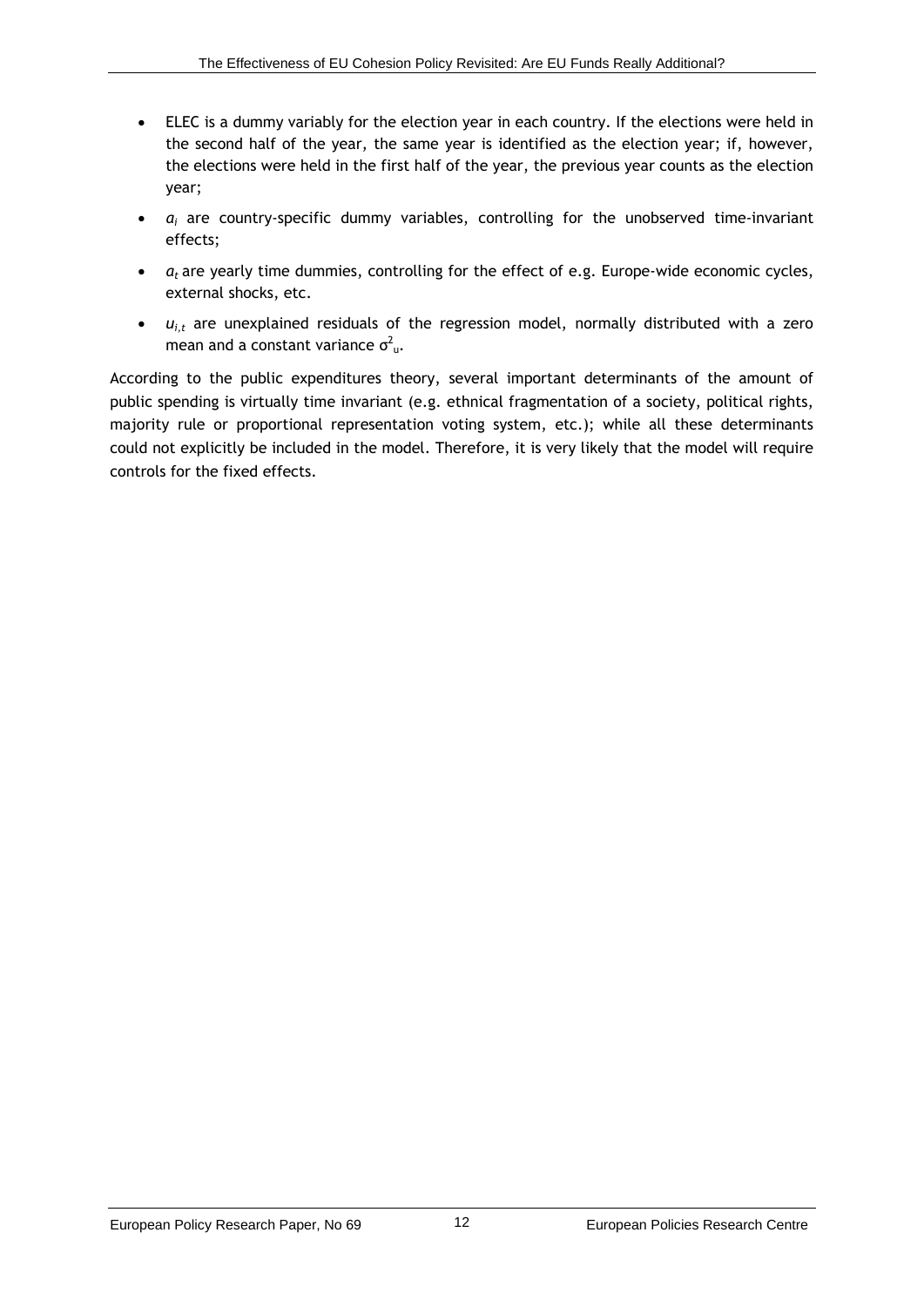### **4. RESULTS OF THE REGRESSION ANALYSIS**

#### **4.1 Analysis results**

The results of the selected panel model are presented in Table 2

**Table 2: Results of the selected fixed effects panel model for the EU15** 

| Dependent var: STREXP            | Coefficient | <b>Standard Error</b> | Significance |  |
|----------------------------------|-------------|-----------------------|--------------|--|
| $\overline{CP}$                  | 1.5695      | (0.617)               | $**$         |  |
| $\mathbb{CP}^2$                  | $-32.4761$  | (15.910)              | $**$         |  |
| <b>DELTATOT</b>                  | $-0.0981$   | (0.057)               | $\star$      |  |
| <b>PUBDEBT</b>                   | $-0.0006$   | (0.000)               | ***          |  |
| <b>GOVBAL</b>                    | $-0.0032$   | (0.000)               | ***          |  |
| INFL L1.                         | $-0.0027$   | (0.001)               | ***          |  |
| <b>EMU</b>                       | $-0.0064$   | (0.002)               | $\star$      |  |
| <b>BDPpcPPS</b>                  | $-7.40E-08$ | (0.000)               |              |  |
| <b>UNEM</b>                      | 0.0012      | (0.000)               | $**$         |  |
| POP                              | 8.15E-08    | (0.000)               | ***          |  |
| <b>DECENTR</b>                   | $-0.0776$   | (0.024)               | ***          |  |
| $ELEC_i$                         | Yes         |                       | ***          |  |
| Time Dummy Variable $(\alpha_t)$ | Yes         |                       | ***          |  |
| Constant                         | $-0.0036$   | (0.025)               |              |  |
| $R^2$                            |             |                       |              |  |
| within                           | 0.7150      |                       |              |  |
| between                          | 0.4201      |                       |              |  |
| total                            | 0.3619      |                       |              |  |
| # No. of observations            | 170         |                       |              |  |

<span id="page-18-0"></span>Legend: Standard errors in parenthesis using Huber/White/sandwich estimator. \*\*\*, \*\*, \* refer to the significance at 1%, 5% and 10% respectively

Source: own calculations

The estimated model, explaining the dynamics of structural expenditures, with fixed effects included, has proven appropriate and highly significant; its explanatory power is surprisingly high. This model explains 71 percent of the variance in structural expenditure for the sample of EU Member States; at the same time, the signs of the regression coefficients for all variables were consistent with the theoretical expectations and, as a rule, the coefficients were statistically significant.

The effect of the inflows of Cohesion policy funds (CP), a variable that is the most important for the model's purpose, is statistically significant, positive, but non-linear. The partial effect of Cohesion inflows on the amount of public structural expenditure is presented in Figure 1.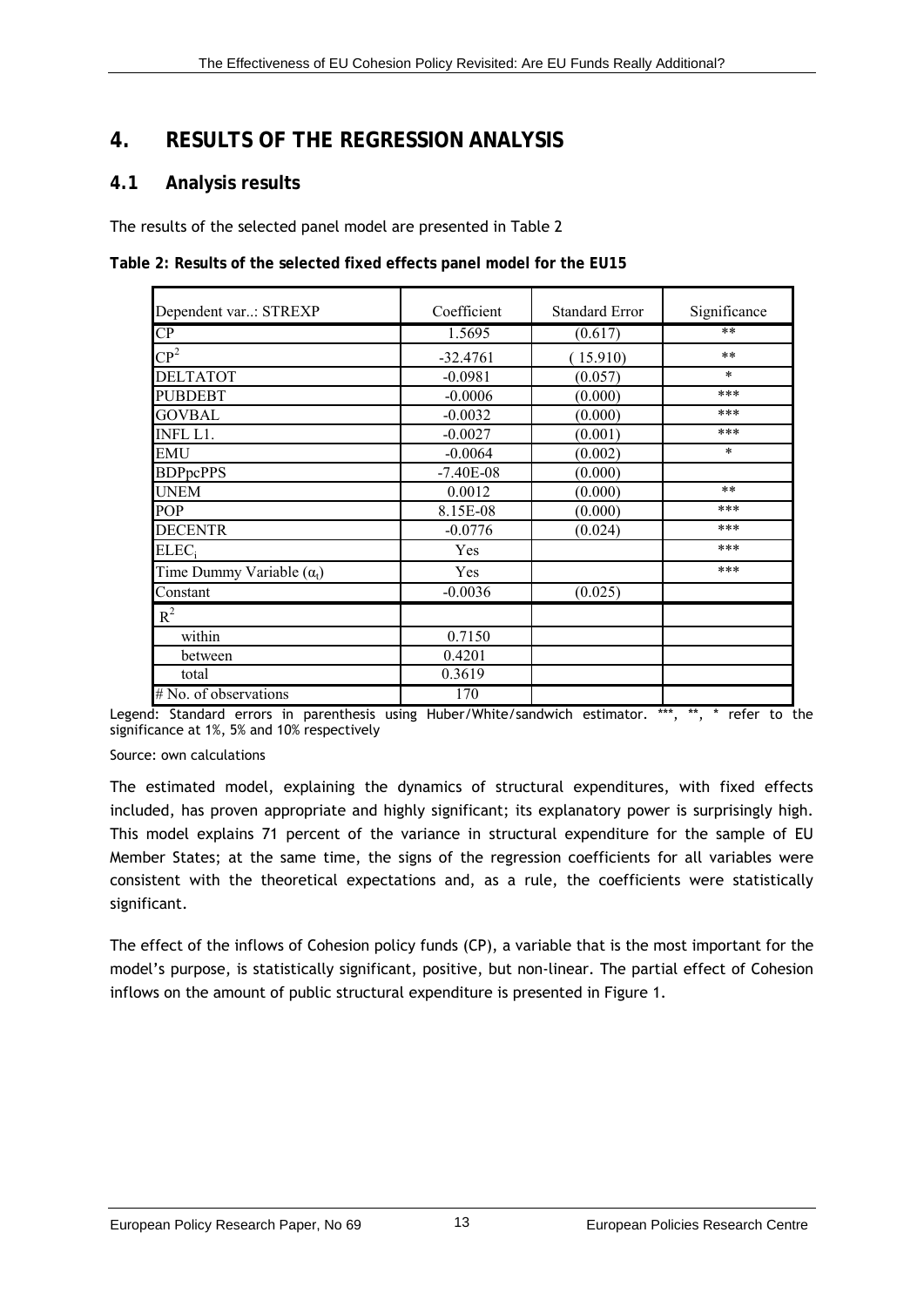**Figure 1: Partial average estimated effect of Cohesion policy inflows on the amount of structural expenditures**



Source: own calculation

Our results indicate that the Cohesion policy inflows represent *additional* public spending; hence, Cohesion policy funds increase (rather than substitute) the public structural expenditure in recipient countries. In case of moderate inflows (up to approximately 1.75 percent of GDP), the additionality of funds is estimated on average to be complete. With minor inflows, the model even shows that the extent of structural expenditures is not only increased by the entire inflow of Cohesion funds, but also by the required sum of own co-financing, which represents an additional leverage for Cohesion policy funds. In case of a more considerable inflow of Cohesion funds (between approximately 1.75 and 2.33 percent of GDP p.a.), a minor rate of substitution was observed, in the range of up to 20 percent of total Cohesion fund inflows. It then follows that at least 80 percent of the inflows represent a net increase in the amount of structural expenditure in the recipient countries. With inflows greater than 2.33 percent of GDP annually, the data has shown a more considerable rate of substitution, or crowding out of domestic public structural expenditure. For example, if the inflow of Cohesion funds amounts to 3 percent of GDP, the increase in structural expenditure will only reach 60 percent. It should be added however that throughout the history of Cohesion policy, inflows of over 2.33 percent were granted only in exceptional circumstances (a total of 8 country-years), which means that in the majority of the years, and countries, Cohesion funds virtually in their entirety increased the amount of public structural expenditure, thus introducing an additional development incentive deriving from public funds.

The following section presents the estimated effect of other explanatory variables, which were included in the model based on relevant theories of public expenditure. Additional explanatory variables not only improve the explanatory power of the model; from the aspect of consistency in estimated results, their omission would be unacceptable as it would lead to omitted variable bias (e.g. Greene, 2000: 334).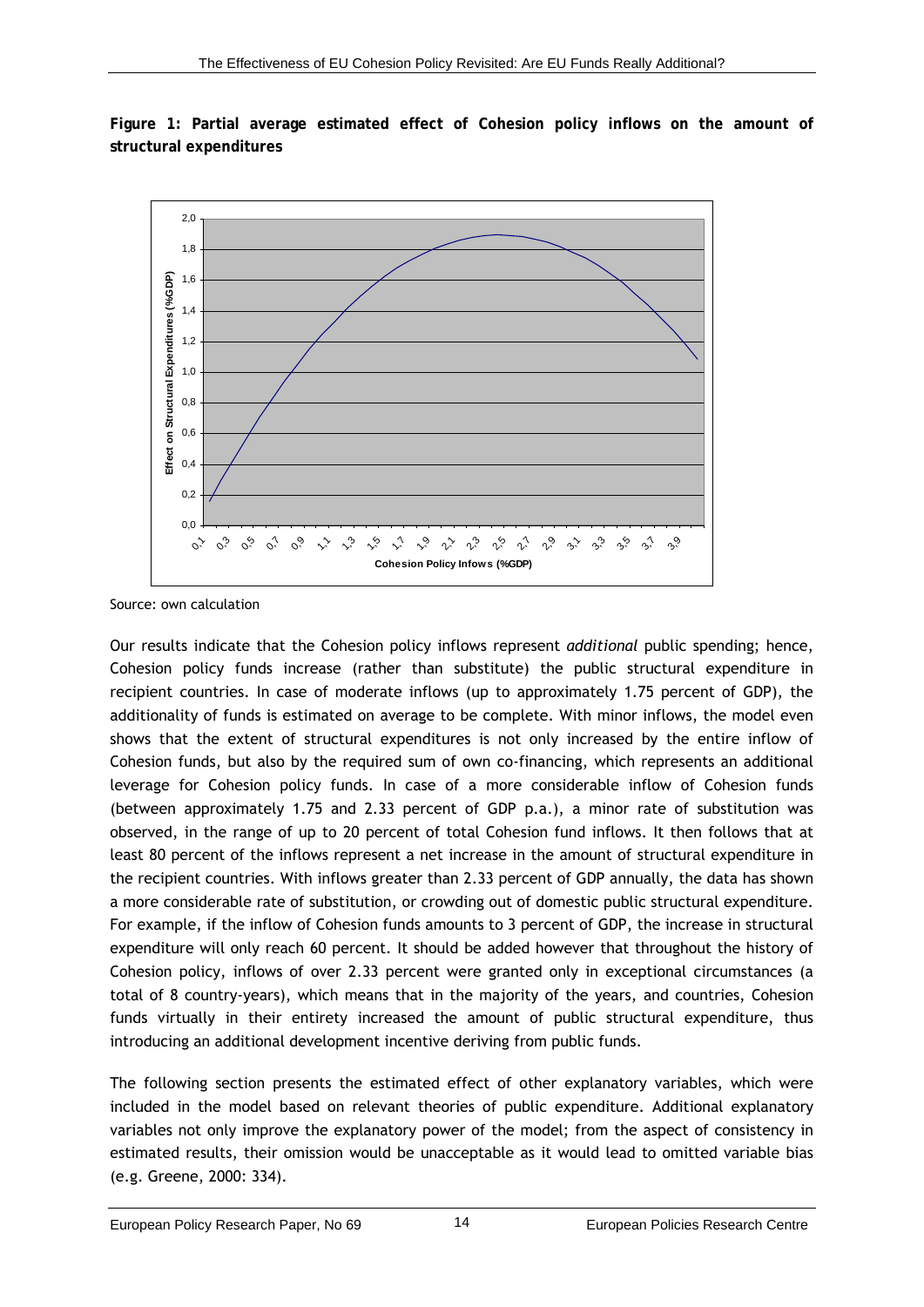The second group of important findings relates to the role of macroeconomic conditions and the country's economic policy when defining structural expenditure. A statistically significant negative effect of other public expenditure (DELTATOT) indicates that the total amount of public spending is relatively fixed and that other expenditures can only increase at the expense of structural expenditure. This may occur due to, for example, an increase in social transfers in cases of economic recession, which can also explain the positive sign of the effect of unemployment (UNEM). The effect of the increase of other public spending (transfers) in the case of recession is already encompassed by the DELTATOT variable; *ceteris paribus*, confirming the expectation that countries with more unemployed potentials will invest more in economic growth. Negative, though not statistically significant, a sign of the effect of the level of development (BDPpcPPS) on the amount of structural spending implies that the Wagner's Law does not apply to the segment of structural expenditure. Intuitively, this result can hardly come as a surprise, since the effect of considerable investment requirements in countries at a lower development stage in the EU, obviously, outweighs the factors, proposed by this law.

Counter-cyclically, the stabilization function of the government is entirely confirmed in the case of inflation rate (INFL). Its effect is statistically significant and negative; however, it should be noted that the effect with a time lag of one year exhibits even greater statistical significance, which points to the fact that we are not dealing with automatic stabilizers but rather a deferred effect of economic policy. The importance of pressures for sustainable public finances are also highlighted by the variables of public debt (PUBDEBT), government balance (GOVBAL), and the effect of economic and monetary union (EMU). All three variables exhibit a negative effect on structural expenditures, meaning that an improvement of government balance will also be reflected in a decrease in structural expenditure; the same applies to the effect of entering the economic and monetary union. It can be concluded that macroeconomic conditions have a considerable effect on the overall effectiveness of Cohesion policy as they make a key contribution in defining the amount of structural expenditure in Member States, i.e. the part of public expenditure for promoting economic growth and crucial for the positive effects of Cohesion funds on the Member States' growth to be realistically expected.

The third group of explanatory variables relates to the political-demographic factors. A large part of these effects is relatively fixed in time and since all cannot be explicitly included in the model, they are controlled by fixed effects (*αi*) for each country. As explained by the public expenditures theory, these include: ethnical fragmentation, the voting system, or political rights in the countries. It is therefore hardly surprising that the F-test for the group of fixed effects proves them highly significant and different from zero. A significant positive effect of the population (POP) may at first appear to contradict theoretical expectations; however, it can be explained by lesser total costs for other policies (economies of scale), which enables savings in larger countries and therefore a greater scope and amount of structural expenditure. It should nevertheless be added, that the effect is quite small. The variable of the level of decentralization (DECENTR) is also highly significant and it indicates that a higher rate of fiscal decentralisation, consistently with theoretical expectations, is related to lower structural spending in a country. Finally, the political factors include a statistically significant effect of the election year (ELEC<sub>i</sub>), which - along with the previously presented findings – supports the notion that political factors in particular bear a notable effect on the scope, amount, and composition of public spending.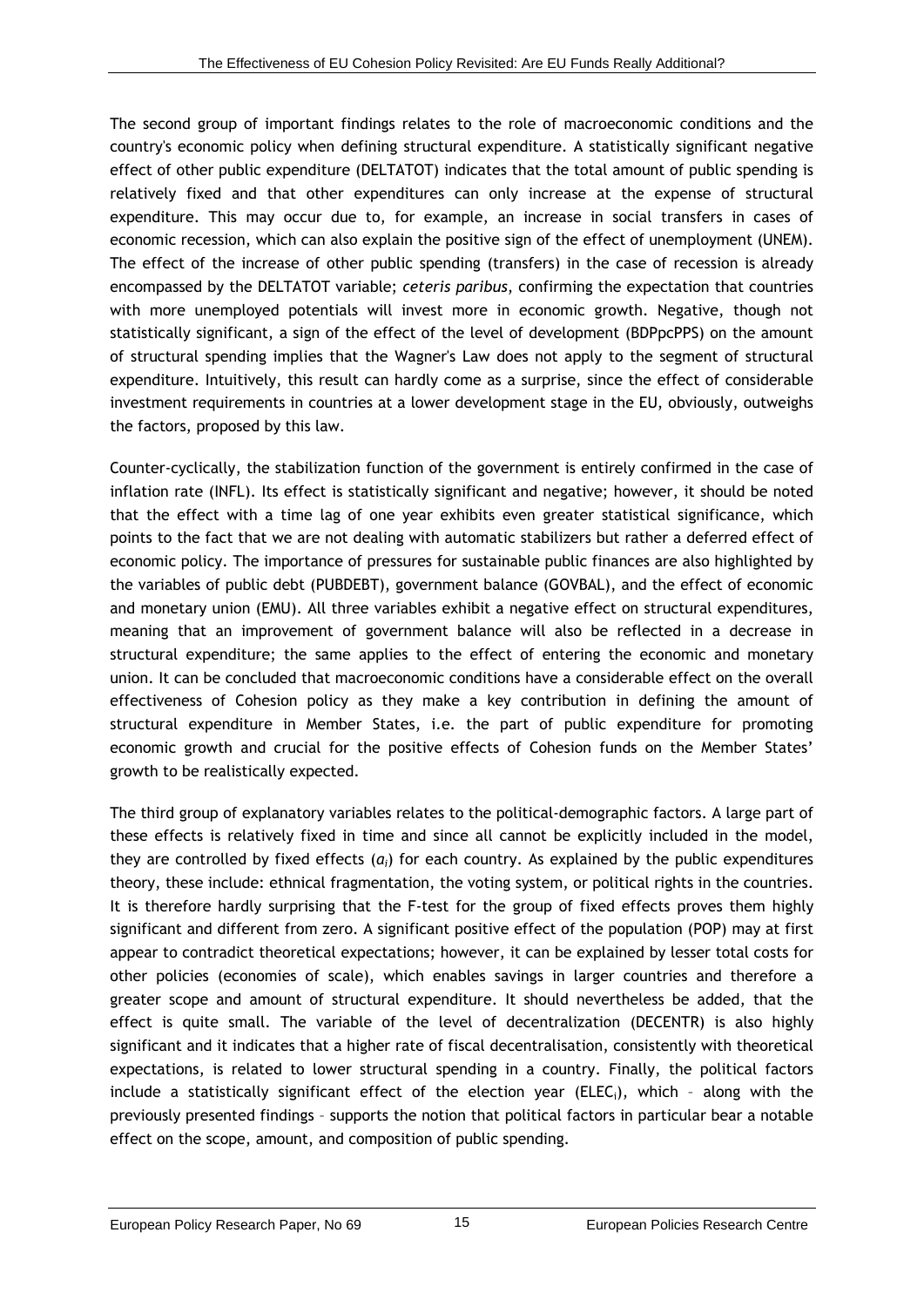#### **4.1. Robustness analysis**

In order to test the robustness of the estimated results in the model above, a series of alternative specifications were conducted, confirming the findings of our original model. From the aspect of the method employed, it has already been noted that unobserved, fixed, effects are statistically significant and that as a result, the model of random effects is not appropriate, or rather, will not yield unbiased estimates; this was also confirmed by the Hausman test. The possibility of effect with a time lag was also checked for all variables; however, this only proved appropriate in the case of changes in the rate of inflation. Any non-linear and logarithmic relations values of variables were also tested.

Alternative model specifications also included, a test for the validity of the so-called theory of incremental public expenditure growth (Wildavsky, 1985), which states that the most important determinant of the amount and composition of public expenditure is its composition in the previous year. The Arellano-Bond model was used for a dynamic specification of the model (see last column of the Table 3), estimated by a generalised method of moments and using a lagged dependent variable and first differences of other explanatory variables. The Sargan test did not reject the hypothesis that the model specification is valid and the possibility of second-order autocorrelation is denied (which is a precondition for the use of the model), however, the lagged dependent variable proves not to be statistically significant which fails to confirm the theory of incremental public spending growth and simultaneously confirms, or validates, the static specification of the model.

In addition to the key variables presented above, some additional or alternative variables were tested which are relevant from the theoretical perspective, but failed to prove significant. Hence, as an alternative specification for gross domestic product per capita, real growth of the gross domestic product (BDPRG, see second column of Table 3) was tested; for some countries, the time series available is somewhat longer than in the original model. In this case, too, the estimated relationship is negative, which could support the notion that in the time of economic growth, governments are either seeking to re-structure public finance to a greater extent, or trying to implement counter-cyclical measures; in any case, the effect is statistically not significant. In addition, virtually all other parameters remained robust and significant. The theoretically indicated effect of a country's openness to trade was also tested, as well as the effect of income inequality and the importance of population age structure for the dynamics of structural expenditures. Openness to trade (TRADEOP) was calculated as a sum of exports and imports as a share of GDP, while income inequality (INCIN) was included as the income quantile share ratio where some missing data was estimated by means of linear intrapolation. The effect of age structure was estimated as the share of population aged over 65 (OLDAGE); the source of data for all three variables was the Eurostat database. As can be seen from the fourth column of Table 3, all were proven statistically non-significant and without substantial effect on the value and significance of other parameters in the model, while the effect of Cohesion inflows on structural expenditure is even slightly greater with this specification.

The results of the model have also been proven to be robust to the exclusion, or omission, of the non-significant variable (BDPpcPPS, i.e. GDP per capita in purchasing power standards) from the basic model, which can be seen from column three in Table 3. Similar to the previous case, the coefficients on the effect of the Cohesion inflows on structural expenditure is increased somewhat, however, we decided to keep this variable in the basic model due to the control power of the GDP per capita. Robustness in relation to the exclusion of individual countries was also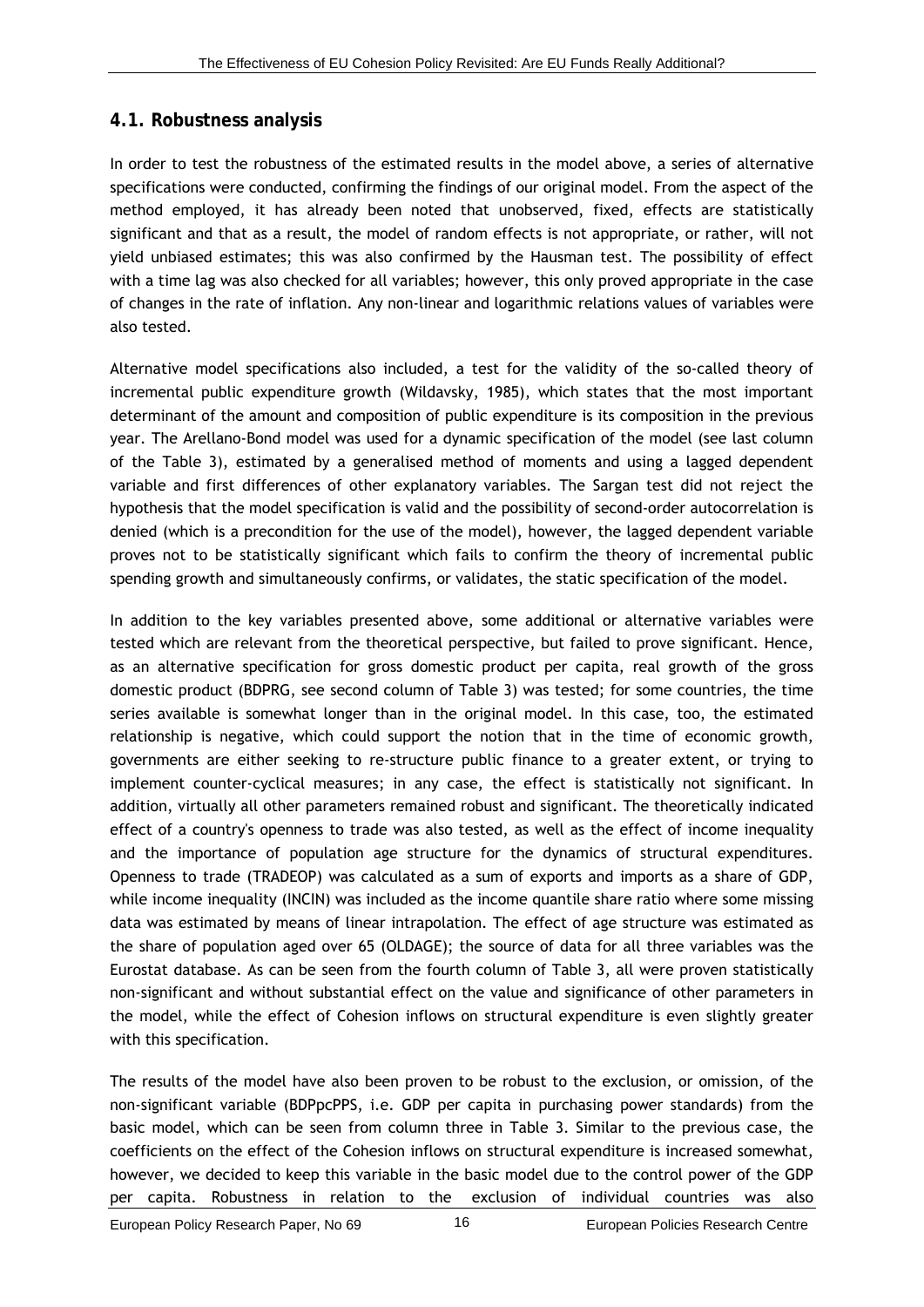tested. The results have proven robust to the exclusion of all countries except for Ireland and Portugal – which is not surprising. In addition to Greece whose weight within the model is diminished because of the restricted time series of available data on government balance, these are the only two Member States that have received extensive inflows of Cohesion funds. Their decisive effect on the significance of regression coefficients for Cohesion policy was thus expected. Nevertheless, we also tested what happens if the variable of the government balance is also omitted; in this case, Greece, too, affects the results over the entire span of 12 years. The signs and significance of regression coefficients remained similar to those of the basic specification. The most obvious change was a somewhat more considerable increase in the coefficients for Cohesion fund inflows. If, in addition to the previously eliminated variable, Portugal is also eliminated from this specification, the estimated effect of Cohesion funds is again within the range of the values yielded by the basic model specification.

The robustness tests presented above have proven that the model is reliable; that the magnitude of the estimated regression coefficients does deviate from one specification to another, but these deviations generally do not affect their significance; and, above all, that these deviations remain reasonably moderate and do not affect the conclusions and findings yielded by the model. Finally, the estimated value of the effect of Cohesion funds on the scope and amount of structural expenditures in the selected model is the mean value in the span of various alternative specifications, which additionally increases the reliability of the results.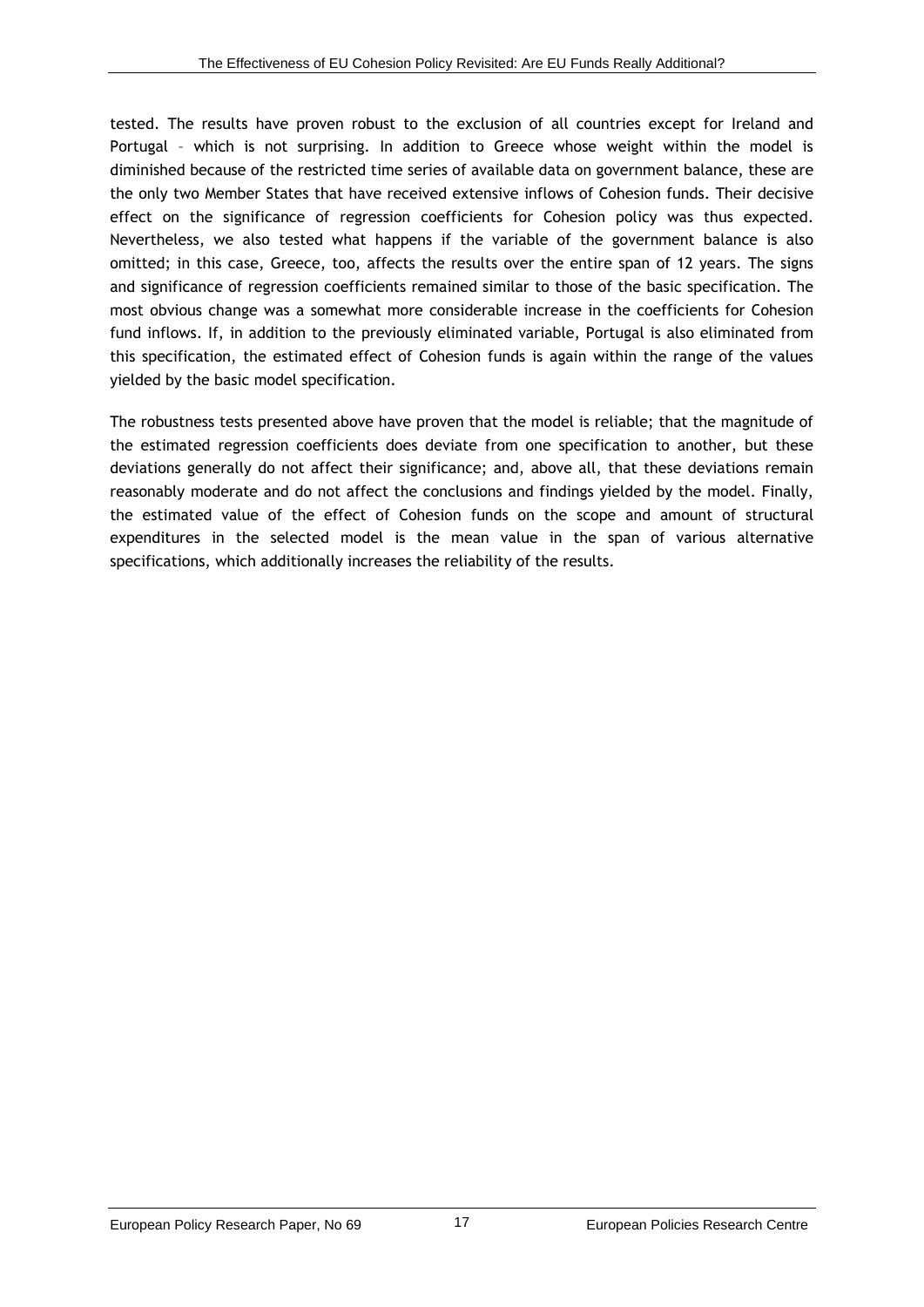|                                  |                       |                 |                |                   |                   |                       |                   | Without           |                        |
|----------------------------------|-----------------------|-----------------|----------------|-------------------|-------------------|-----------------------|-------------------|-------------------|------------------------|
|                                  |                       |                 | Without insig. | Spec. with all    |                   |                       | Without           | GOVBAL and        |                        |
|                                  | Basic model           | Real GDP Growth | control var.   | control var.      | Without Ireland   | Without Portugal      | <b>GOVBAL</b>     | Portugal          | Arellano Bond          |
| CP                               | 1.5695**              | $1.6087***$     | 1.6962***      | $1.8077***$       | 1.1271            | 0.3122                | $2.7430**$        | 1.8659            | $1.0605*$              |
|                                  | (0.617)               | (0.592)         | (0.608)        | (0.642)           | (0.760)           | (0.842)               | (1.250)           | (1.243)           | (0.563)                |
| $\mathbb{CP}^2$                  | $-32.4761**$          | $-34.6754**$    | $-36.2443**$   | $-35.1613**$      | $-26.075$         | 22.6403               | $-69.3560**$      | $-32.5451$        | $-18.7356$             |
|                                  | (15.910)              | (14.343)        | (15.618)       | (16.905)          | (18.095)          | (37.277)              | (32.659)          | (33.678)          | (14.382)               |
| <b>DELTATOT</b>                  | $-0.0981*$            | $-0.1274**$     | $-0.0399$      | $-0.0806$         | $-0.0839$         | $-0.1421**$           | $-0.0034$         | $-0.0324$         | $-0.1582***$           |
|                                  | (0.057)               | (0.057)         | (0.059)        | (0.060)           | (0.058)           | (0.068)               | (0.060)           | (0.076)           | (0.046)                |
| <b>PUBDEBT</b>                   | $-0.0006***$          | $-0.0005***$    | $-0.0005***$   | $-0.0004***$      | $-0.0007***$      | $-0.0006***$          | $-0.0007***$      | $-0.0007***$      | $-0.0005***$           |
|                                  | (0.000)               | (0.000)         | (0.000)        | (0.000)           | (0.000)           | (0.000)               | (0.000)           | (0.000)           | (0.000)                |
| <b>GOVBAL</b>                    | $-0.0032***$          | $-0.0028***$    | $-0.0026***$   | $-0.0031***$      | $-0.0031***$      | $-0.0034***$          |                   |                   | $-0.0033***$           |
|                                  | (0.000)               | (0.000)         | (0.000)        | (0.000)           | (0.000)           | (0.000)               |                   |                   | (0.000)                |
| <b>INFL L1.</b>                  | $-0.0027***$          | $-0.0018***$    | $-0.0020***$   | $-0.0024***$      | $-0.0029***$      | $-0.0025***$          | $-0.0034***$      | $-0.0035***$      | $-0.0024***$           |
|                                  | (0.001)               | (0.000)         | (0.001)        | (0.001)           | (0.001)           | (0.001)               | (0.001)           | (0.001)           | (0.000)                |
| <b>EMU</b>                       | $-0.0064*$            | $-0.0085***$    | $-0.0097***$   | $-0.0042*$        | $-0.0058***$      | $-0.0066***$          | $-0.0052**$       | $-0.0051**$       | $-0.0060***$           |
|                                  | (0.002)               | (0.002)         | (0.002)        | (0.002)           | (0.002)           | (0.002)               | (0.002)           | (0.002)           | (0.002)                |
| <b>BDPpcPPS</b>                  | $-7.40E-08$           |                 |                | $-2.33E-07$       | 2.33E-08          | $-4.25E-08$           | 5.65E-07*         | 6.64E-07          | $-1.12E-07$            |
| <b>UNEM</b>                      | (0.000)<br>$0.0012**$ | 0.0006          | 0.0004         | (0.000)<br>0.0005 | (0.000)<br>0.0009 | (0.000)<br>$0.0023**$ | (0.000)<br>0.0008 | (0.000)<br>0.0009 | (0.000)<br>$0.0015***$ |
|                                  | (0.000)               | (0.001)         | (0.001)        | (0.000)           | (0.001)           | (0.000)               | (0.001)           | (0.001)           | (0.000)                |
| POP                              | 8.15E-08***           | 6.60E-09***     | $6.00E-09***$  | 6.38E-09***       | 8.01E-09***       | 8.40E-09***           | 1.06E-08***       | 1.08E-08***       | 8.98E-09***            |
|                                  | (0.000)               | (0.000)         | (0.000)        | (0.000)           | (0.000)           | (0.000)               | (0.000)           | (0.000)           | (0.000)                |
| <b>DECENTR</b>                   | $-0.0776***$          | $-0.0496**$     | $-0.0314$      | $-0.0636**$       | $-0.0987***$      | $-0.0737***$          | $-0.2017***$      | $-0.1979***$      | $-0.0940***$           |
|                                  | (0.024)               | (0.023)         | (0.023)        | (0.023)           | (0.025)           | (0.026)               | (0.062)           | (0.067)           | (0.029)                |
| <b>BDPRG</b>                     |                       | $-0.0004$       |                |                   |                   |                       |                   |                   |                        |
|                                  |                       | (0.000)         |                |                   |                   |                       |                   |                   |                        |
| <b>STREXPL1</b>                  |                       |                 |                |                   |                   |                       |                   |                   | 0.0138                 |
|                                  |                       |                 |                |                   |                   |                       |                   |                   | (0.071)                |
| <b>OLDAGE</b>                    |                       |                 |                | $-0.0023$         |                   |                       |                   |                   |                        |
|                                  |                       |                 |                | (0.002)           |                   |                       |                   |                   |                        |
| <b>INCIN</b>                     |                       |                 |                | $-0.0009$         |                   |                       |                   |                   |                        |
|                                  |                       |                 |                | (0.002)           |                   |                       |                   |                   |                        |
| <b>TRADEOP</b>                   |                       |                 |                | $-0.0012$         |                   |                       |                   |                   |                        |
|                                  |                       |                 |                | (0.006)           |                   |                       |                   |                   |                        |
| ELEC <sub>i</sub>                | $Yes***$              | Yes**           | Yes*           | $Yes***$          | Yes**             | $Yes***$              | Yes               | Yes               | Yes                    |
| Time Dummy Variable $(\alpha_i)$ | Yes***                | Yes***          | Yes***         | Yes*              | Yes***            | Yes***                | Yes***            | Yes***            | Yes                    |
| Constant                         | Yes                   | Yes             | Yes            | Yes               | Yes               | Yes                   | Yes               | Yes               | Yes                    |
| $R^2$                            |                       |                 |                |                   |                   |                       |                   |                   |                        |
| within                           | 0.7150                | 0.7126          | 0.6657         | 0.6662            | 0.7310            | 0.7322                | 0.5444            | 0.5557            |                        |
| between                          | 0.4201                | 0.3549          | 0.3714         | 0.4180            | 0.4980            | 0.4418                | 0.3670            | 0.3714            |                        |
| total                            | 0.3619                | 0.3420          | 0.3237         | 0.3744            | 0.4423            | 0.3703                | 0.2361            | 0.2243            |                        |
| # No. of observations            | 170                   | 182             | 192            | 167               | 158               | 158                   | 179               | 167               | 148                    |

**Table 3: Robustness analysis of the estimated model (various specifications and data samples; dependent variable is the amount of structural expenditure - percentage of GDP)** 

Note: Standard errors in parenthesis using Huber/White/sandwich estimator. \*\*\*, \*\*, \* refer to the significance at 1%, 5% and 10% respectively Source: own calculations.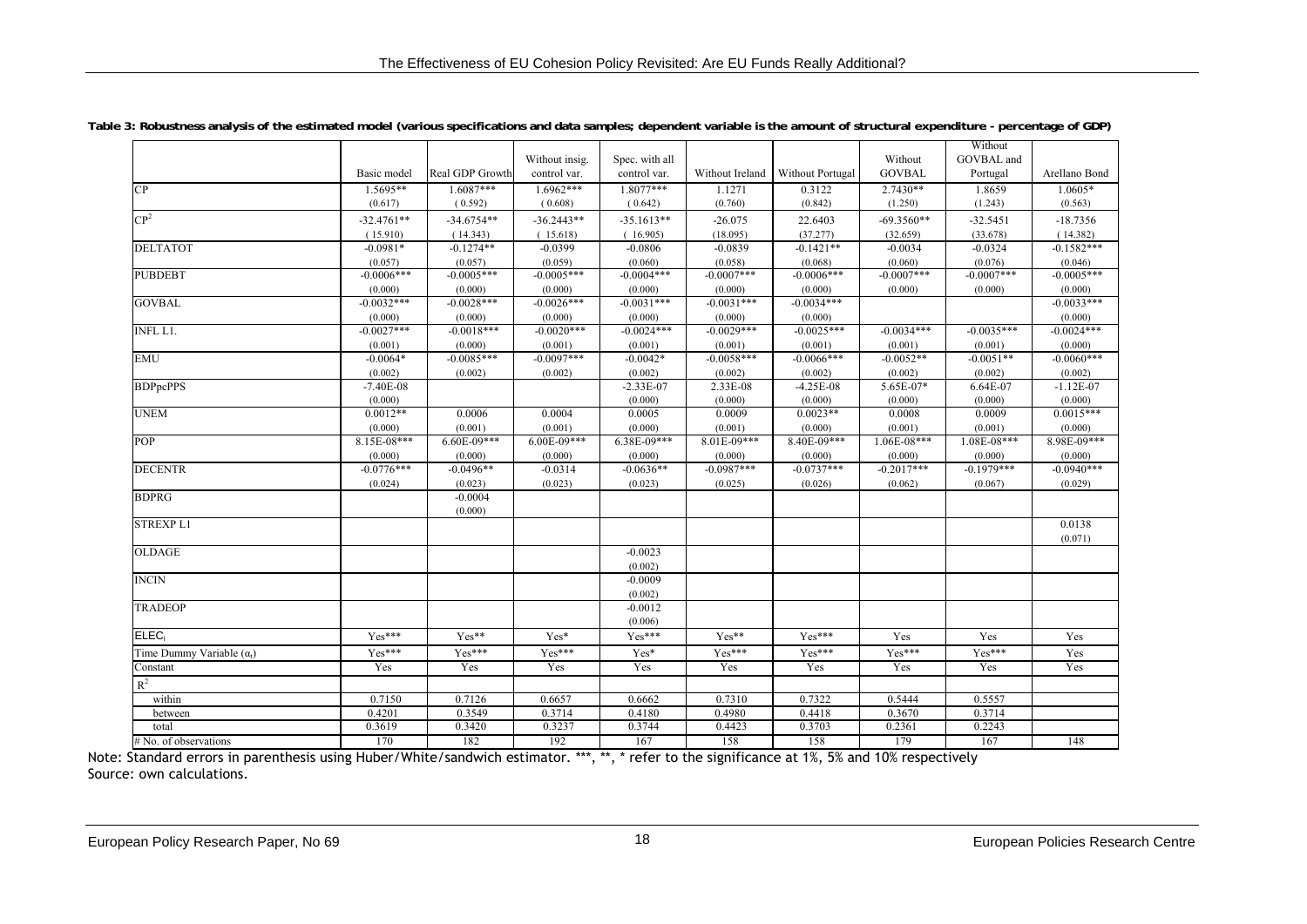### <span id="page-24-0"></span>**5. CONCLUSION AND IMPLICATIONS FOR COHESION POLICY**

Whether the Cohesion policy resources contribute to convergence, higher growth for targeted areas, create jobs, and strengthen competitiveness, remains, at least from the scientific perspective, an open question. The differences in the assessment of Cohesion policy's effectiveness can be explained to a considerable extent, though not entirely, by the methodological approach employed therein. In an ideal world, the "econometric" or "testing approach" would seem to be the most appropriate as it is directly measures the effect of the used resources; it too however is faced with methodological limitations as shown, among others, by the inconclusive results of this group of evaluations. A literature review shows (Wostner, 2009) that one cannot render econometric studies to give a predominantly negative assessment as is often argued (e.g. Gripaios, et al. 2008), although it is true that the non-robustness of the results seems to be almost a systemic property of this approach (Florax *et al,* 2002; Levine and Renelt, 1992; Roodman, 2007).

We would argue that there are three main arguments for the problematic nature of direct testing of the macroeconomic effectiveness of Cohesion policy resources. First, the Cohesion funds in the context of all other, more dominant and complexly interwoven determinants of economic growth, simply represent a shock that is (too) minute to allow for its clear identification (OECD, 2007: 129). This argument is also related to the problem of threshold effects implied by new economic geography theory as pointed out for example by (Ottaviano, 2003) and (Rodríguez-Pose and Fratesi, 2007). Second, regarding its content, Cohesion policy is highly heterogeneous both in terms of the purposes and in terms of extremely varied "initial conditions" addressed and dealt with in different target areas. Hence, a "simple" determination of average macro effect seems rather inappropriate in the case of such diverse contexts. Third, the available data, including that for Cohesion policy expenditure, does not allow us, at least at this stage, to specify models detailed enough to capture causal relationships between Cohesion policy and growth (or convergence). A related problem is a lagged effect of different investments, which could even theoretically be expected only in the long term, making it an almost insurmountable challenge for the testing approach (Begg, 2006).

This drove us to take a different course in this paper: evaluation of macroeconomic effects of the Cohesion policy is tackled with testing in an indirect manner. The approach of this paper hence rests on the following logic. Cohesion policy expenditures represent a part of the broader package of public economic development policies. If it is true that, on average, government spending on the provision of public goods, particularly infrastructure and education, promotes economic growth, and considering the fact that Cohesion funds are commonly allocated according to the institutional practice of the given region or country, then it can be concluded that the impact of Cohesion funds will be comparable to the macroeconomic impact of general public spending on the above mentioned public goods. The existing empirical evidence does indeed assess this relationship to be predominantly positive. Thus, the fundamental question we have posed was no longer what kind of impact Cohesion funds bring directly to the economy but rather to what extent they increase the amount of public spending, allocated for promoting development in target areas. This, socalled additionality of Cohesion funds, is the necessary condition for any positive net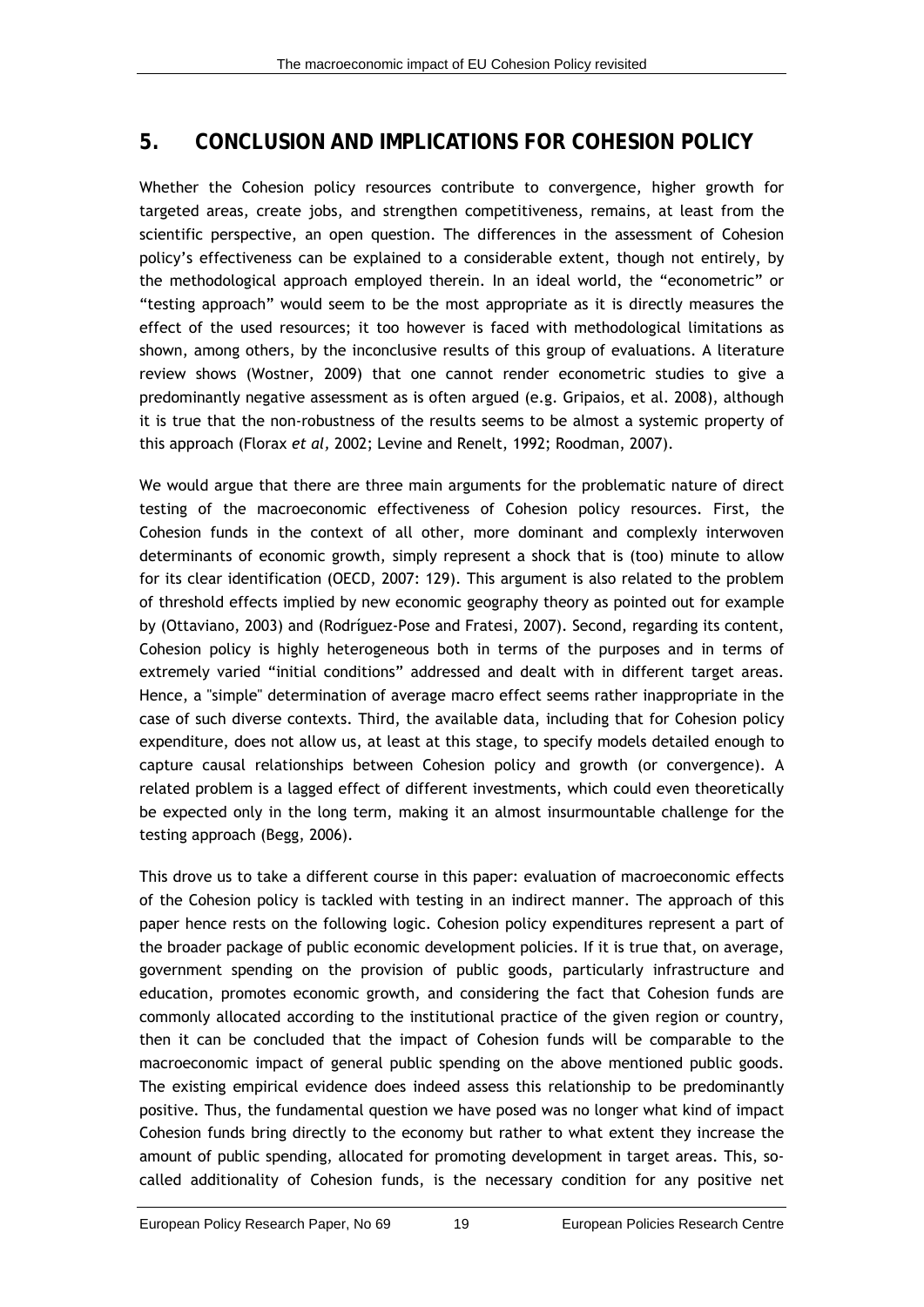effects to occur in the recipient country or region; while the actual effect of each particular investment, will depend on: a.) micro-efficiency of the expenditures and b.) the impact of public on private investment. The question of micro-efficiency has been studied in depth in other studies (e.g. Wostner, 2008), while the work on the second question even points to additional crowding-in as opposed to the crowding-out effect (Afonso and Alegre, 2008; de la Fuente, 2003).

The additionality principle admittedly represents one of the basic principles of Cohesion policy, not only since the reform in 1988, but since its very beginnings. Despite its vital importance, our study is to the best of our knowledge, the first to empirically analyze the mutual relation between public spending in Member countries and their respective amounts of Cohesion funds received, outside of the official negotiating framework with the European Commission. This holds true even though throughout the history of the Cohesion policy, serious doubts and skepticism have arisen with regard to the practical implementation of the additionality principle (Bachtler *et al,* forthcoming; Dardanelli, 1999; Ederveen *et al,*  2003; Tomkins and Twomey, 1992).

Based on an econometric model we have found that inflows from Cohesion funds actually result in *additional* public expenditure and that hence, the Cohesion policy funds tend to increase the net amount of public structural expenditure in recipient countries. The relationship has the shape of a quadratic function, which indicates that in the case of smaller inflows, Cohesion funds tend to set in motion additional leverage through the increase in structural expenditure resulting from the requirement for co-financing; on the other hand, crowding out of national public spending can be observed with higher inflows. Nevertheless, this negative effect only occurs with relatively high inflows; hence, Cohesion funds can be positively identified as net additional stimulus for development and growth, fuelled by public funding throughout the predominant part of the spectrum of actual inflows.

Thus, the necessary condition of "plausable effectiveness of Cohesion policy" according to (Molle, 2007) has been met, which however, does not represent a sufficient condition on which to draw conclusions on the effectiveness of a particular country or regions. Meeting such a sufficient condition requires provision of effective and successful management of public funds at the micro level, an aspect that has also been pointed out by (Vanhoudt *et al,* 2000), who suggest that in order to define the productivity of capital expenditures in Europe, "(...)project selection and performance need to be studied in more detail. This clearly calls for a complementary bottom-up approach (...)" (*ibid*, 102). The second sufficient condition rests on the impact of public funding on private investment. According to (Afonso and Alegre, 2008; de la Fuente, 2003) there seems to be even a crowding-in effect, this however would also need to remain true in a given region or Member State under consideration.

Results of the macro-level Cohesion policy performance analysis are not as disappointing as it is often alleged, as this policy seems to fulfil its fundamental mission of increasing public development investments in target areas. Given their – at least on average – estimated positive impact, this means that in terms of attaining its goals, Cohesion policy rests on reasonably sound empirical foundations. Given the restrictions with regard to the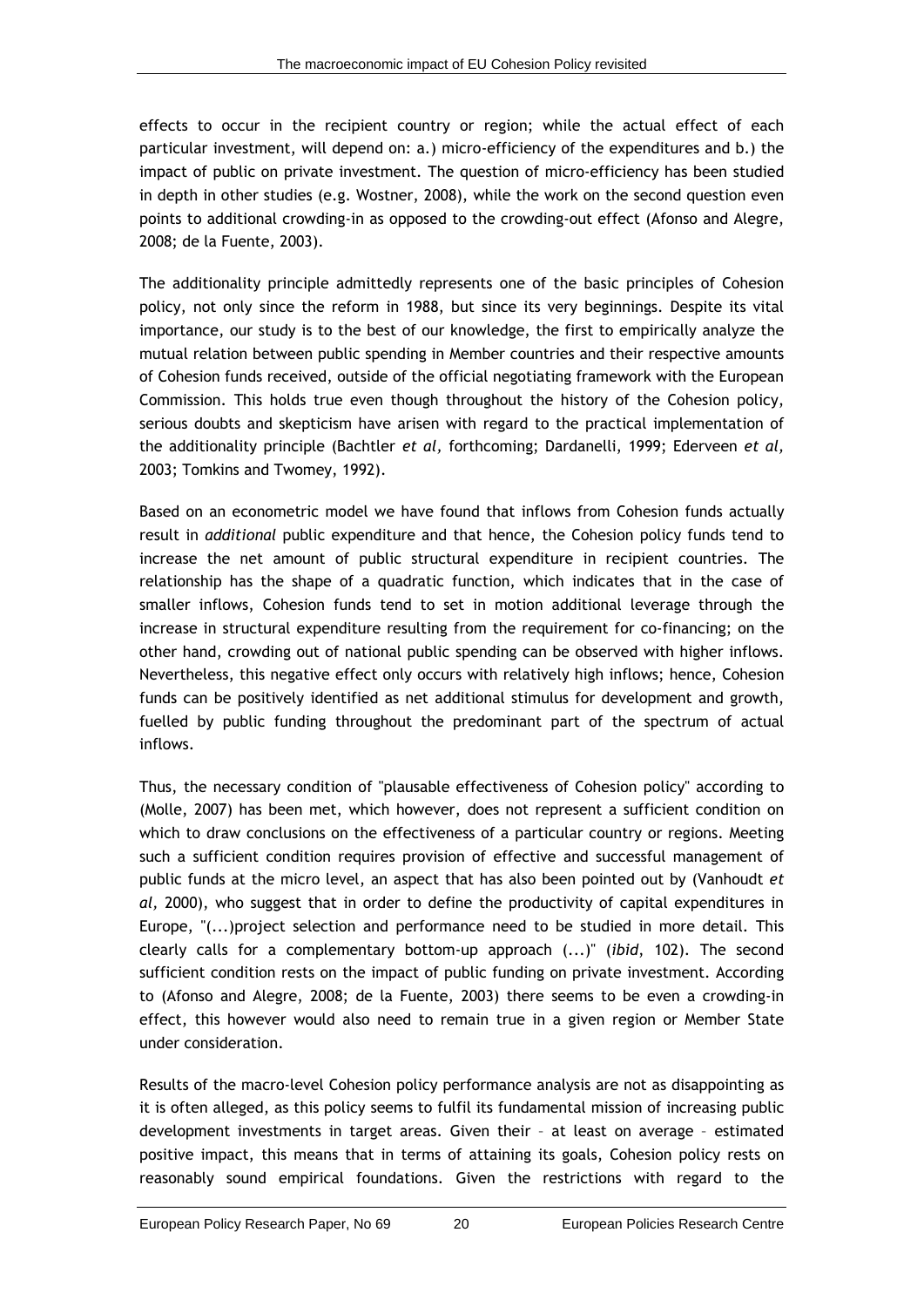methodology and data availability, it would nevertheless be reasonable to devote additional attention to defining more specific indicators that would be consistent with the particular purpose, for which the funds are granted; however, due to data restrictions this would only be possible at lower geographic levels (e.g. individual Member State, or preferably regions). Due to the same reason, experimental and quasi-experimental methods seem also to be a promising way forward.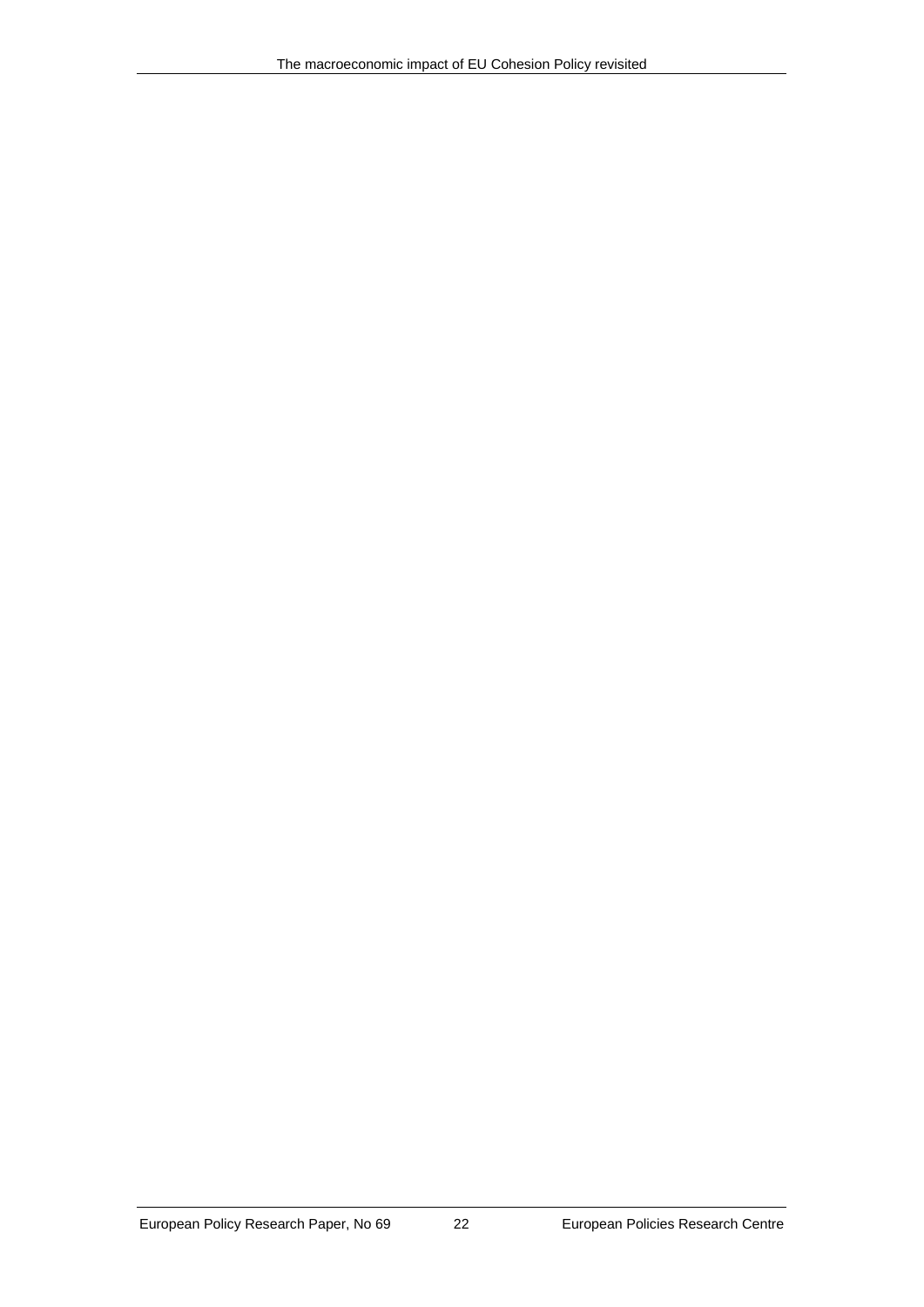#### **6. LITERATURE**

Afonso A and Alegre J G (2008) Economic Growth and Budgetary Components. *European Central Bank. Working Paper Series*. 848: 56.

Alesina A (1987) Macroeconomic policy in a two-party system as a repeated game. *The Quarterly Journal of Economics*. 102(3): 651-678.

Alesina A and Wacziar R (1998) Openness, country size and government. *Journal of Public Economics*. 69(3): 305–321.

<span id="page-28-0"></span>Bachtler J, Mendez C and Wishlade F (forthcoming) *European Integration and EU Cohesion Policy: Budgetary Politics and Policy Dynamics*. Ashgate: Aldershot.

Basile R, de Nardis S and Girardi A (2001) Regional Inequalities and Cohesion policies in the European Union. *ISAE; mimeo*: 40.

Begg I (2006) Subsidiarity in Regional Policy. *mimeo*: 16.

Beugelsdijk M and Eijffinger S C W (2005) The Effectiveness of Structural Policy in the European Union: An Empirical Analysis for the EU-15 in 1995–2001. *Journal of Common Market Studies*. 43(1): 37-51.

Boldrin M and Canova F (2001) Europe's regions. Income disparities and regional policies. *Economic Policy*.

Bom P R D and Ligthar J E (2008) How Productive is Public Capital? A Meta-Analysis. CESifo Working Paper Series. Working Paper No. 2206: 47.

Bradley J, Mitze T, Morgenroth E and Untiedt G (2006) How can we know if EU Cohesion policy is successful? GEFRA Working Paper(1): 91.

Bradley J and Untiedt G (2007) Do economic models tell us anything useful about Cohesion Policy impacts?, mimeo.

Brennan G and Buchanan J M (1980) The Power to Tax. Cambridge: Cambridge University Press.

Bronzini R and Piselli P (2007) Determinants of Long-run Regional Productivity: The Role of R&D, Human Capital and Public Infrastructure. Paper presented at Workshop on Agglomeration and Growth in Knowledge-Based Societies, Kiel, Germany: 37.

Cameron D (1978) The expansion of the public economy: a comparative analysis. American Political Science Review. 72(4): 1243–1261.

Cappelen A, Castellacci F, Fagerberg J and Verspagen B (2003) The Impact of EU Regional Support on Growth and Convergence in the European Union. Journal of Common Market Studies. 41(4): 621-644.

Charlot S and Schmitt B (1999) Public infrastructure and economic growth in France´s regions. *Paper presented at the 39th Annual Congress of the European Regional Science Association, Dublin*.

Crescenzi R and Rodríguez-Pose A (2008) Infrastructure endowment and investment as determinants of regional growth in the European Union. *EIB Papers*. 13(2): 62-101.

Dall'erba S, Guillain R and Le Gallo J (2007) Impact of Structural funds on regional growth: How to reconsider a 7 year-old black-box. *European Study Group Discussion Paper; University of Arizona*. EUC 02-07: 39.

Dardanelli P (1999) Implementing Subsidiarity: Regional Policy from a British Perspective. *Regional & Federal Studies*. 9(2): 69-88.

de la Fuente A (2003) The effect of Structural Fund spending on the Spanish regions: an assessment of the 1994-99 Objective 1 CSF. *FEDEA; Documento de Trabajo*(11).

de la Fuente A and Vives X (1995) Infrastructure and education as instruments of regional policy: Evidence from Spain. *Economic Policy*(20): 11-41.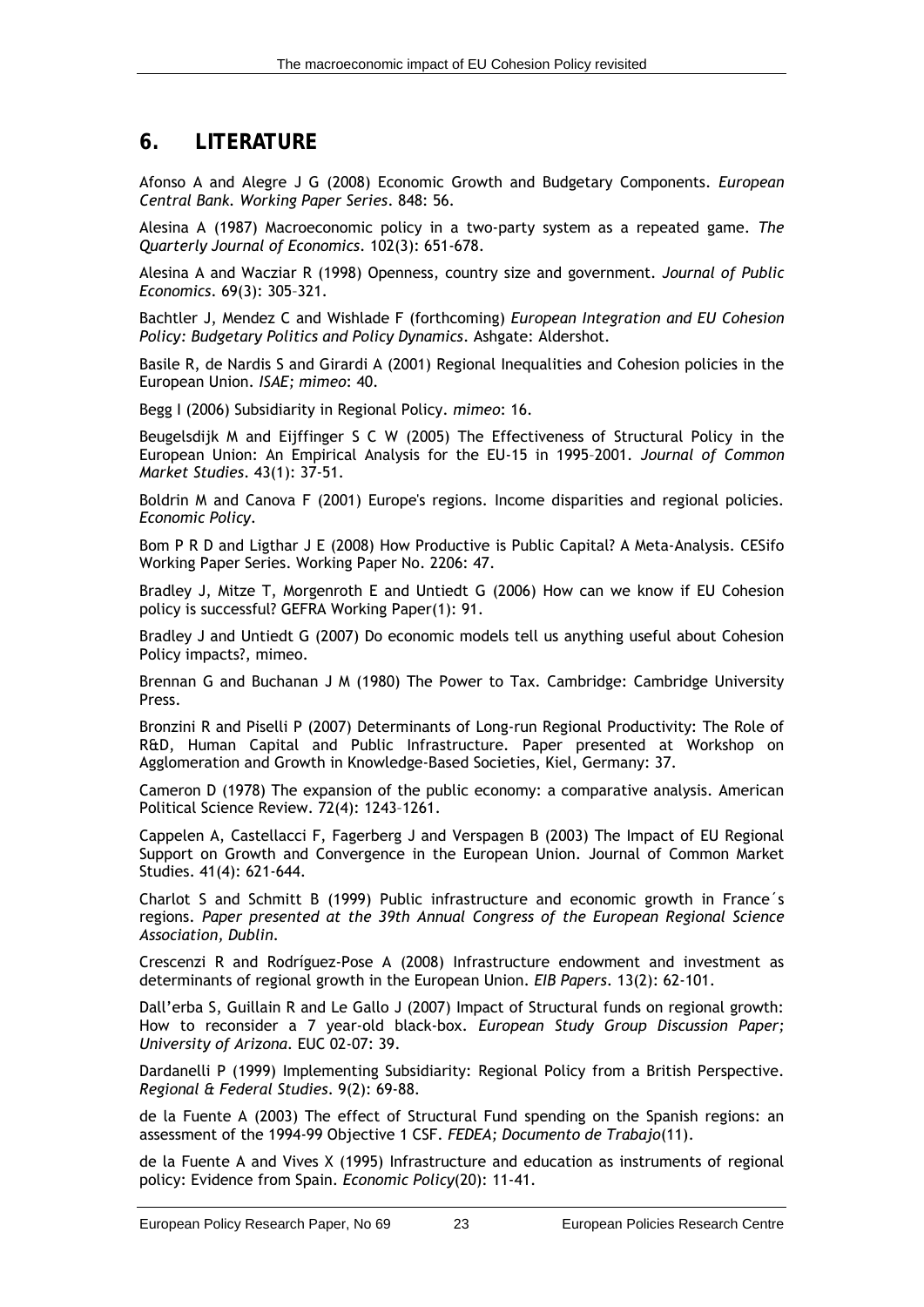Easterly W and Levine R (1997) Africa's growth tragedy: policies and ethnic divisions. *Quarterly Journal of Economics*. 111(4): 1203–1250.

Ederveen S, de Groot H L F and Nahuis R (2006) Fertile Soil for Structural Funds? A Panel Data Analysis of the Conditional Effectiveness of European Cohesion Policy. *Kyklos*. 59(1): 17-42.

Ederveen S, Gorter J, Mooij R D and Nahuis R (2003). Funds and Games. The Economics of European Cohesion Policy. *European Network of Economic Policy Research Institutes. Occasional Paper*(3).

EIB (2007) Operations evaluation. Economic and social cohesion. 43.

Eureval and Rambol management (2008) Meta-study on lessons from existing evalua-tions as an input to the Review of EU spending, *Evaluation for the European Commission, Final Report*. 362.

European Commission (2004) A new partnership for cohesion. Third report on economic and social cohesion. Luxembourg.

European Commission (2007) *EU budget 2006 Financial Report*. Luxembourg: Office for Official Publications of the European Communities.

European Commission (2008) *EU budget 2007 Financial Report*. Luxembourg: Office for Official Publications of the European Communities.

European Commission (2008) EU Cohesion Policy 1988-2008: Investing in Europe's future, *inforegio panorama No. 26*. 44.

European Commission (2009) Report on ex ante verification of additionality in the regions eligible under the Convergence objective for the period 2007-2013. *COM(2009)112 final*. Brussels, 6.3.2009: 13.

European Investment Bank (2007) Operations evaluation. Economic and social cohesion. 43.

Florax R J G M, De Groot H L F and Heijungs R (2002) The Empirical Economic Growth Literature. *Tinbergen Institute Discussion Paper*. 040(3): 33.

García M J and Martos L P (2004) Public Expenditure Dynamics in Spain: a Simplified Model of its Determinants. *Instituto de Estudios Fiscales*. 9: 48.

Greene W H (2000) *Econometric Analysis*. New Jersey: Prentice Hall.

Gripaios P, Bishop P, Hart T and McVittie E (2008) Analysing the impact of Objective 1 funding in Europe: a review. *Environment and Planning C: Government and Policy* 26(3): 499 – 524.

Hibbs D A J (1977) Political parties and macroeconomic policy. *The American Political Science Review*. 71: 1467-1487.

Lamartina S and Zaghin A (2008) Increasing Public Expenditures: Wagner's Law in OECD Countries. *Center for Financial Studies*. 2008/13: 25.

Levine R and Renelt D (1992) A Sensitivity Analysis of Cross-Country Growth Regressions. *American Economic Review*. 82(4): 942-963.

Martin P (1998) Can Regional Policies Affect Growth and Geography in Europe? *The World Economy*. 21(6): 757-774.

Martin P (1999) Are European regional policies delivering? *EIB Papers*. 4(2): 10-23.

Meltzer A and Richard S (1981) Tests of a rational theory of the size of government. *Public Choice*. 41(3): 403–418.

Milesi-Ferretti G-M, Perotti R and Rostagno M (2002) Electoral systems and public spending. *Quarterly Journal of Economics*. 117(2): 609–657.

Molle W (2007) *European Cohesion Policy*. London and New York: Routledge.

Musgrave R (1959) *The Theory of Public Finance*. New York: McGraw-Hill.